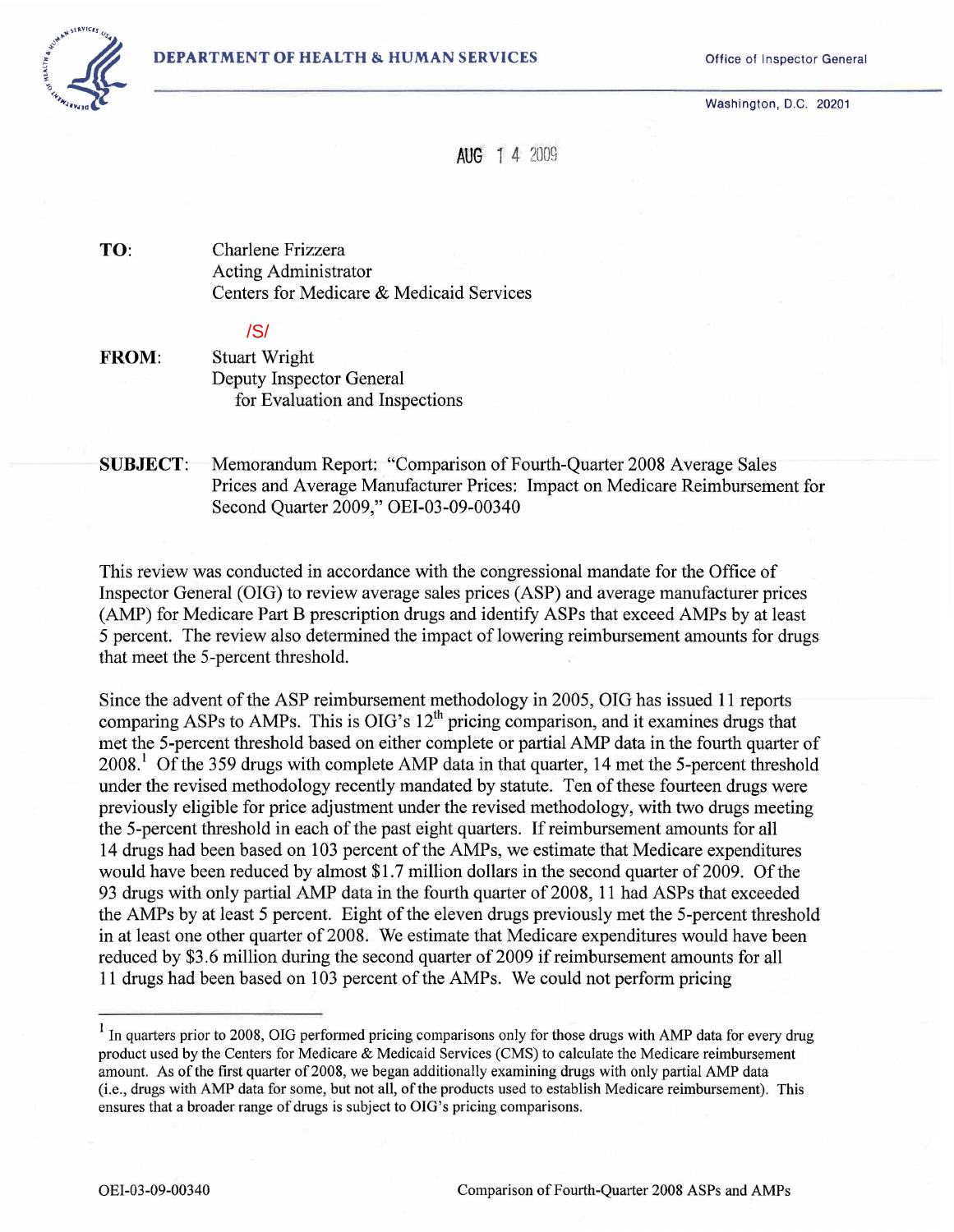#### Page 2 – Charlene Frizzera

Medicare reimbursement had corresponding AMP data. Manufacturers for almost one-fourth of those drug products had Medicaid drug rebate agreements and were therefore generally required to submit AMPs. OIG will continue to work with CMS to evaluate and pursue appropriate actions against those manufacturers that fail to submit required data.

# **BACKGROUND**

Section 1847A(d)(2)(B) of the Social Security Act (the Act) mandates that OIG compare ASPs to AMPs. If OIG finds that the ASP for a drug exceeds the AMP by a certain percentage (currently 5 percent), section  $1847A(d)(3)(A)$  of the Act states that the Secretary of the Department of Health and Human Services (the Secretary) may disregard the ASP for the drug when setting reimbursement amounts. Section 1847A(d)(3)(C) of the Act goes on to state that ". . . the Inspector General shall inform the Secretary (at such times as the Secretary may specify to carry out this subparagraph) and the Secretary shall, effective as of the next quarter, substitute for the amount of payment . . . the lesser of (i) the widely available market price . . . (if any); or (ii) 103 percent of the average manufacturer price  $\dots$ ."

#### **Medicare Part B Coverage of Prescription Drugs**

Medicare Part B covers only a limited number of outpatient prescription drugs. Covered drugs include injectable drugs administered by a physician; certain self-administered drugs, such as oral anticancer drugs and immunosuppressive drugs; drugs used in conjunction with durable medical equipment; and some vaccines.

#### **Medicare Part B Payments for Prescription Drugs**

CMS contracts with private companies, known as Medicare Administrative Contractors (MAC), to process and pay Medicare Part B claims, including those for prescription drugs. To obtain reimbursement for covered outpatient prescription drugs, physicians and suppliers submit claims to their MACs using procedure codes. CMS established the Healthcare Common Procedure Coding System (HCPCS) to provide a standardized coding system for describing the specific items and services provided in the delivery of health care. In the case of prescription drugs, each HCPCS code defines the drug name and dosage size but does not specify manufacturer or package size information.

Medicare and its beneficiaries spent approximately \$10.4 billion for Part B drugs in [2](#page-1-0)008.<sup>2</sup> Although Medicare paid for more than 700 outpatient prescription drug HCPCS codes that year, most of the spending for Part B drugs was concentrated on a relatively small subset of those codes. In 2008, 60 codes accounted for 90 percent of the expenditures for Part B drugs, with only 12 of these drugs representing half of the total Part B drug expenditures.

<span id="page-1-0"></span><sup>&</sup>lt;sup>2</sup> Medicare expenditures for Part B drugs were calculated using 2008 data in CMS's Part B Extract and Summary System (BESS), which were 90-percent complete at the time of extraction.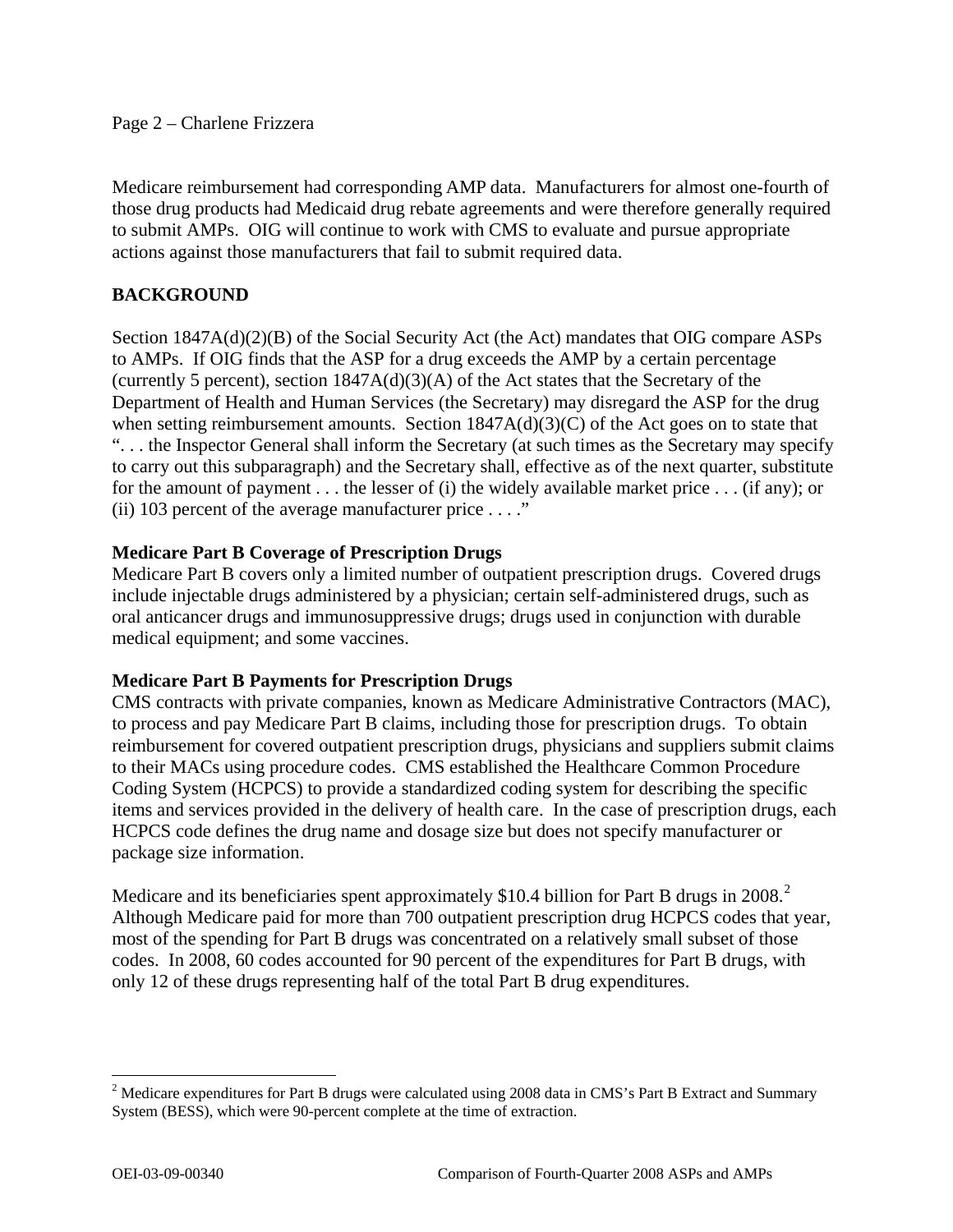#### Page 3 – Charlene Frizzera

#### **Reimbursement Methodology for Part B Drugs and Biologicals**

Since January 2005, Medicare Part B has been paying for most covered drugs using a reimbursement methodology based on ASPs.<sup>[3](#page-2-0)</sup> Section 1847A(c) of the Act, as added by the Medicare Prescription Drug, Improvement, and Modernization Act of 2003, P.L. No. 108-173, defines an ASP as a manufacturer's sales of a drug to all purchasers in the United States in a calendar quarter divided by the total number of units of the drug sold by the manufacturer in that same quarter. The ASP is net of any price concessions, such as volume discounts, prompt pay discounts, cash discounts, free goods contingent on purchase requirements, chargebacks, and rebates other than those obtained through the Medicaid drug rebate program.<sup>[4](#page-2-1)</sup> Sales that are nominal in amount are exempted from the ASP calculation, as are sales excluded from the determination of "best price" in the Medicaid drug rebate program.<sup>[5](#page-2-2) [6](#page-2-3)</sup>

Manufacturers report ASPs by national drug codes (NDC), which are 11-digit identifiers that indicate the manufacturer, product dosage form, and package size of the drug. Manufacturers must provide CMS with the ASP and volume of sales for each NDC on a quarterly basis, with submissions due 30 days after the close of each quarter.<sup>[7](#page-2-4)</sup>

Because Medicare Part B reimbursement for outpatient drugs is based on HCPCS codes rather than NDCs and more than one NDC may meet the definition of a particular HCPCS code, CMS has developed a file that "crosswalks" manufacturers' NDCs to HCPCS codes. CMS uses information in this crosswalk file to calculate volume-weighted ASPs for covered HCPCS codes.

#### **Calculation of Volume-Weighted Average Sales Prices**

To calculate volume-weighted ASPs, CMS uses an equation that involves the following variables: the ASP for the 11-digit NDC as reported by the manufacturer, the volume of sales for the NDC as reported by the manufacturer, and the number of billing units in the NDC as determined by CMS. The amount of the drug contained in an NDC may differ from the amount of the drug specified by the HCPCS code that providers use to bill Medicare. Therefore, the number of billing units in an NDC describes the number of HCPCS code units that are in that NDC. For instance, an NDC may contain a total of 10 milliliters of Drug A, but the corresponding HCPCS code may be defined as only 5 milliliters of Drug A. In this case, there are two billing units in the NDC. CMS calculates the number of billing units in each NDC when developing its crosswalk files.

<span id="page-2-0"></span> $3 \text{ In } 2004$ , the reimbursement amount for most covered drugs was based on 85 percent of the average wholesale price as published in national pricing compendia, such as the "Red Book." Before 2004, Medicare Part B reimbursed for covered drugs based on the lower of either the billed amount or 95 percent of the average wholesale price.<br><sup>4</sup> Sections

Section  $1847A(c)(3)$  of the Act.

<span id="page-2-2"></span><span id="page-2-1"></span><sup>&</sup>lt;sup>5</sup> Pursuant to section 1927(c)(1)(C)(i) of the Act, "best price" is the lowest price available from the manufacturer during the rebate period to any wholesaler, retailer, provider, health maintenance organization, nonprofit entity, or governmental entity within the United States, with certain exceptions. 6 Section 1847A(c)(2) of the Act.

<span id="page-2-3"></span>

<span id="page-2-4"></span><sup>&</sup>lt;sup>7</sup> Section 1927(b)(3) of the Act.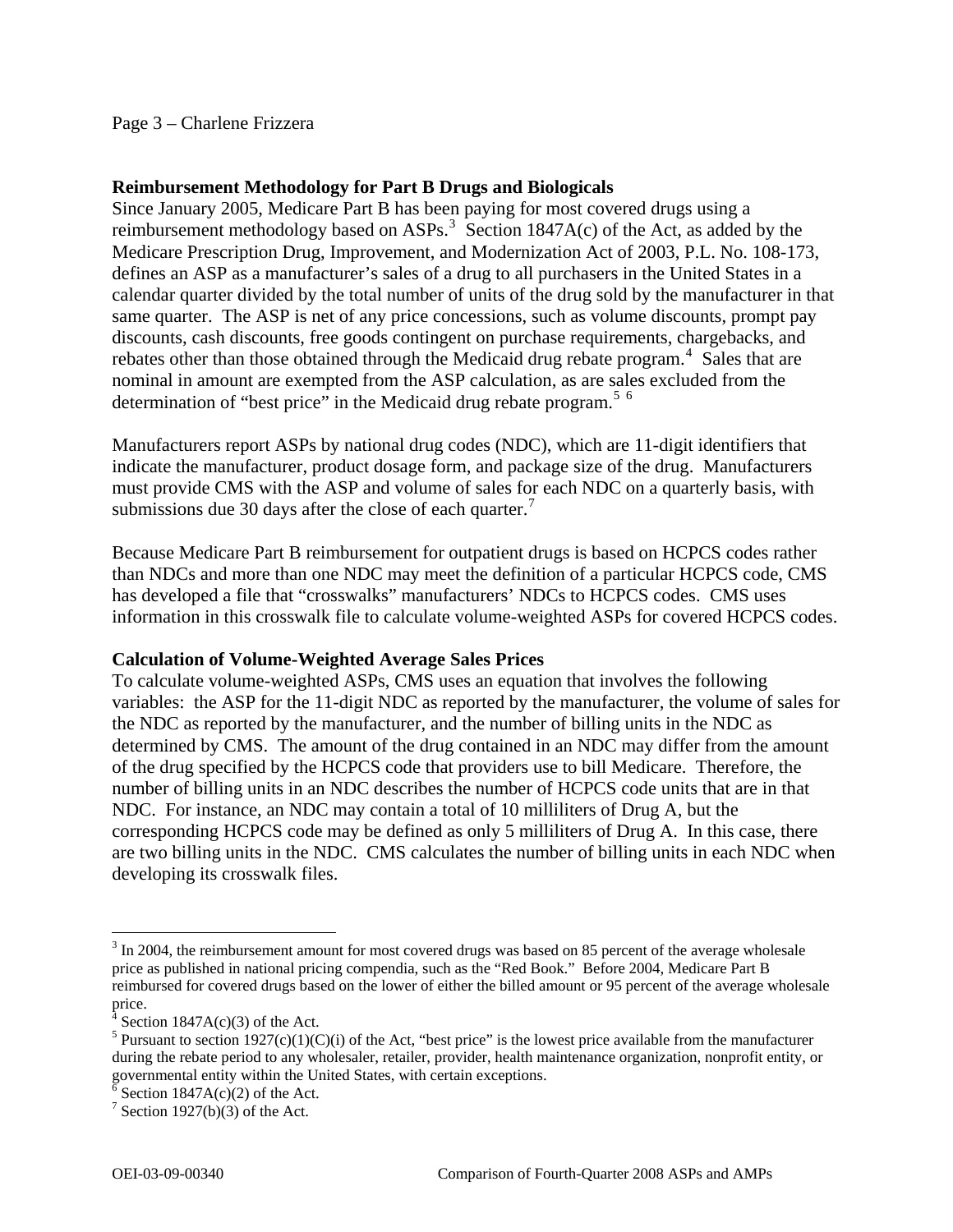#### Page 4 – Charlene Frizzera

Before April 2008, CMS calculated volume-weighted ASPs using the equation presented in Appendix A. However, section 112(a) of the Medicare, Medicaid, and SCHIP Extension Act of 2007, P.L. No. 110-173, changed section 1847A(b) of the Act to require that CMS compute volume-weighted ASPs using a revised methodology, effective April 2008. This revised methodology was proposed by OIG in a February 2006 report entitled "Calculation of Volume-Weighted Average Sales Price for Medicare Part B Prescription Drugs" (OEI-03-05-00310). The revised equation for calculating volume-weighted ASPs is also provided in Appendix A.

Second-quarter 2009 Medicare allowances for most covered drug codes were based on fourth-quarter 2008 ASP submissions from manufacturers, which were volume-weighted using the revised methodology. Under the ASP pricing methodology, the Medicare allowance for most Part B drugs is equal to 106 percent of the volume-weighted ASP for the HCPCS code. Medicare beneficiaries are responsible for 20 percent of this amount in the form of coinsurance.

#### **The Medicaid Drug Rebate Program and Average Manufacturer Prices**

For Federal payment to be available for covered outpatient drugs provided under Medicaid, sections  $1927(a)(1)$  and  $(b)(1)$  of the Act mandate that drug manufacturers enter into rebate agreements with the Secretary and pay quarterly rebates to State Medicaid agencies. Under these rebate agreements and pursuant to section 1927(b)(3) of the Act, manufacturers must provide CMS with the AMP for each of their NDCs on a quarterly basis, with submissions due 30 days after the close of each quarter. $8$ 

As generally defined in section  $1927(k)(1)$  of the Act, the AMP is the average price paid to the manufacturer for the drug in the United States by wholesalers for drugs distributed to the retail pharmacy class of trade. Before the passage of the DRA, manufacturers were required to deduct customary prompt pay discounts when calculating AMPs. However, section  $6001(c)(1)$  of the DRA amended section  $1927(k)(1)$  of the Act, such that AMPs must be determined without regard to customary prompt pay discounts, effective January 2007. In December 2006, CMS instructed manufacturers to exclude customary prompt pay discounts from their AMP calculations as of January 2007. $9\,$  $9\,$  In July 2007, CMS published a final rule at 72 Fed. Reg. 39142 (July 17, 2007) that, among other things, implements section  $6001(c)(1)$  of the DRA and clarifies the way in which the AMP must be calculated. Specifically, 42 CFR § 447.504 of the final regulation clarifies the manner in which the AMP is to be determined.<sup>[10](#page-3-2)</sup>

<span id="page-3-0"></span> $8$  Section 6001(b)(1)(A) of the Deficit Reduction Act of 2005 (DRA), P.L. No. 109-171, changed section 1927(b) of the Act to require that manufacturers also report AMPs on a monthly basis, effective January 2007. Drug manufacturers will continue to report quarterly AMP data in addition to their monthly submissions. 9

<span id="page-3-1"></span>CMS, Medicaid Drug Rebate Program, "Bulletin for Participating Drug Manufacturers," Release No. 76, December 15, 2006.

<span id="page-3-2"></span><sup>&</sup>lt;sup>10</sup> In December 2007, the United States District Court for the District of Columbia preliminarily enjoined the implementation of the regulation for certain purposes not relevant to this report. Section 203 of the Medicare Improvements for Patients and Providers Act of 2008 also delayed the implementation of certain aspects of the regulation and the DRA requirements. Again, those aspects are not relevant for the purposes of this report.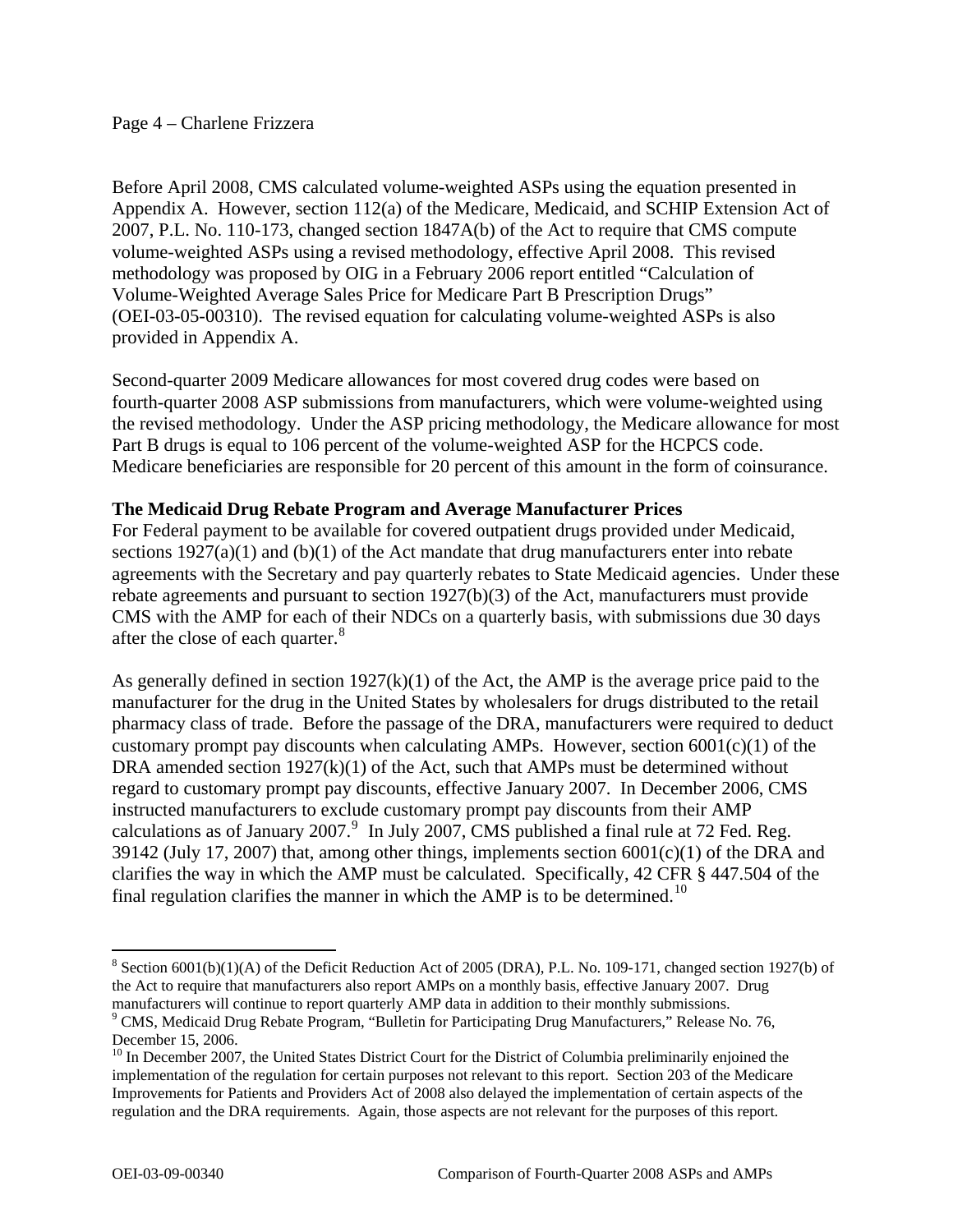#### Page 5 – Charlene Frizzera

The AMP is generally calculated as a weighted average of prices for all of a manufacturer's package sizes of a drug sold during a given quarter and is reported for the lowest identifiable quantity of the drug (e.g., 1 milliliter, 1 tablet, 1 capsule).

If a manufacturer fails to provide AMP data in a timely manner, civil monetary penalties may be imposed.<sup>[11](#page-4-0)</sup> In addition, pursuant to section 1927(b)(4)(B) of the Act, the Secretary may terminate a rebate agreement "for violation of the requirements of the agreement or other good cause shown." CMS has terminated rebate agreements with a number of manufacturers for failure to report drug-pricing data as required by section 1927 of the Act. CMS has also provided OIG with information about manufacturers that failed to submit drug-pricing data for the purposes of evaluating potential civil monetary penalty actions.

## **Office of Inspector General's Monitoring of Average Sales Prices and Average Manufacturer Prices**

In accordance with its congressional mandate, OIG has issued 10 quarterly pricing comparisons since the ASP reimbursement methodology for Part B drugs was implemented in January 2005. In addition, OIG completed an annual overview of ASPs and AMPs, which examined data across all four quarters of 2007 using the revised methodology recently implemented by CMS. A list of all 11 reports is provided in Appendix B.

Although CMS has acknowledged the Secretary's authority to adjust ASP payment limits based on the findings of OIG's pricing comparisons, CMS has yet to make any changes to Part B drug reimbursement as a result of these studies. Rather, CMS has emphasized both the complexity of substituting payment amounts and the importance of proceeding cautiously to avoid unintended consequences.[12](#page-4-1) In commenting on OIG's reports, CMS has expressed a desire to both better understand fluctuating differences between ASPs and AMPs and engage stakeholders, with the intent of developing a process for making price substitutions.<sup>[13](#page-4-2)</sup> However, CMS has not specified what, if any, steps it will take to adjust Medicare reimbursement amounts for drugs that meet the 5-percent threshold specified in section 1847A(d)(3) of the Act.

OIG will continue to meet its congressional mandate by issuing reports based on quarterly pricing comparisons, along with annual overviews to summarize findings across each calendar year.

# **METHODOLOGY**

We obtained a file from CMS containing NDC-level ASP data from the fourth quarter of 2008, which were used to establish Part B drug reimbursement amounts for the second quarter of 2009. This file also includes information that crosswalks NDCs to their corresponding HCPCS codes.

<span id="page-4-0"></span><sup>&</sup>lt;sup>11</sup> Pursuant to section  $1927(b)(3)(C)$  of the Act.

<span id="page-4-1"></span><sup>12</sup> OEI-03-08-00450, December 2008.

<span id="page-4-2"></span><sup>13</sup> OEI-03-07-00140, July 2007, and OEI-03-08-00450, December 2008.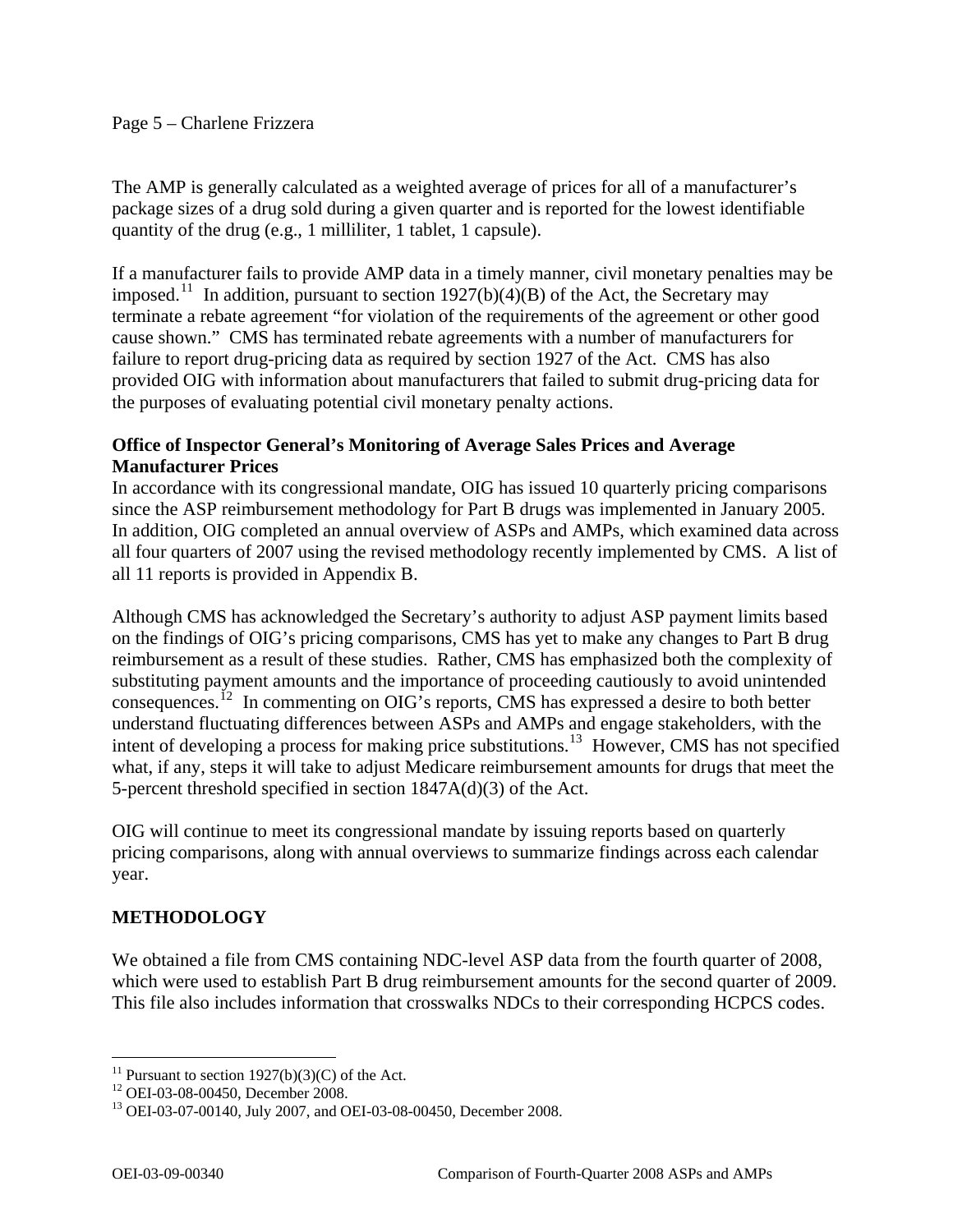## Page 6 – Charlene Frizzera

Both the ASP data and the crosswalk data were current as of March 20, 2009. We also obtained AMP data from CMS for the fourth quarter of 2008, which were current as of February 13, 2009.

#### **Analysis of Average Sales Price Data From the Fourth Quarter of 2008**

As mentioned previously, Medicare does not base reimbursement for covered drugs on NDCs; instead, it uses HCPCS codes. Therefore, CMS uses ASP information submitted by manufacturers for each NDC to calculate a volume-weighted ASP for each covered HCPCS code. When calculating these volume-weighted ASPs, CMS includes only NDCs with ASP submissions that are deemed valid.

As of March 2009, CMS had established prices for 525 HCPCS codes based on the revised ASP reimbursement methodology mandated by section 112(a) of the Medicare, Medicaid, and SCHIP Extension Act of 2007.<sup>[14](#page-5-0)</sup> Reimbursement amounts for the 525 HCPCS codes were based on ASP data for 3,289 NDCs.

#### **Analysis of Average Manufacturer Price Data From the Fourth Quarter of 2008**

In quarters prior to 2008, OIG performed pricing comparisons for only those drug codes with AMP data for every drug product used by CMS to calculate the Medicare reimbursement amount. As a result of that conservative approach, at least 17 percent of HCPCS codes were excluded from our analysis in any given quarter. As of the first quarter of 2008, we began additionally examining drug codes with only partial AMP data (i.e., drug codes with AMP data for some, but not all, of the products used to establish Medicare reimbursement). This ensures that a broader range of drug codes is subject to OIG's pricing comparisons.

For the purposes of this report, we divided HCPCS codes into the following three groups:

- (1) HCPCS codes with AMP data for every NDC that CMS used in its calculation of volume-weighted ASPs,
- (2) HCPCS codes with AMP data for only some of the NDCs that CMS used in its calculation of volume-weighted ASPs, and
- (3) HCPCS codes with no AMP data for any of the NDCs that CMS used in its calculation of volume-weighted ASPs.

As previously noted, the AMP for each NDC is reported for the lowest identifiable quantity of the drug contained in that NDC (e.g., 1 milliliter, 1 tablet, 1 capsule). In contrast, the ASP is reported for the entire amount of the drug contained in the NDC (e.g., for 50 milliliters, for 100 tablets). To ensure that the AMP would be comparable to the ASP, it was necessary to convert the AMP for each NDC so that it represented the total amount of the drug contained in that NDC.

<span id="page-5-0"></span><sup>&</sup>lt;sup>14</sup> Several Part B drugs, including certain vaccines and blood products, are not paid under the ASP methodology.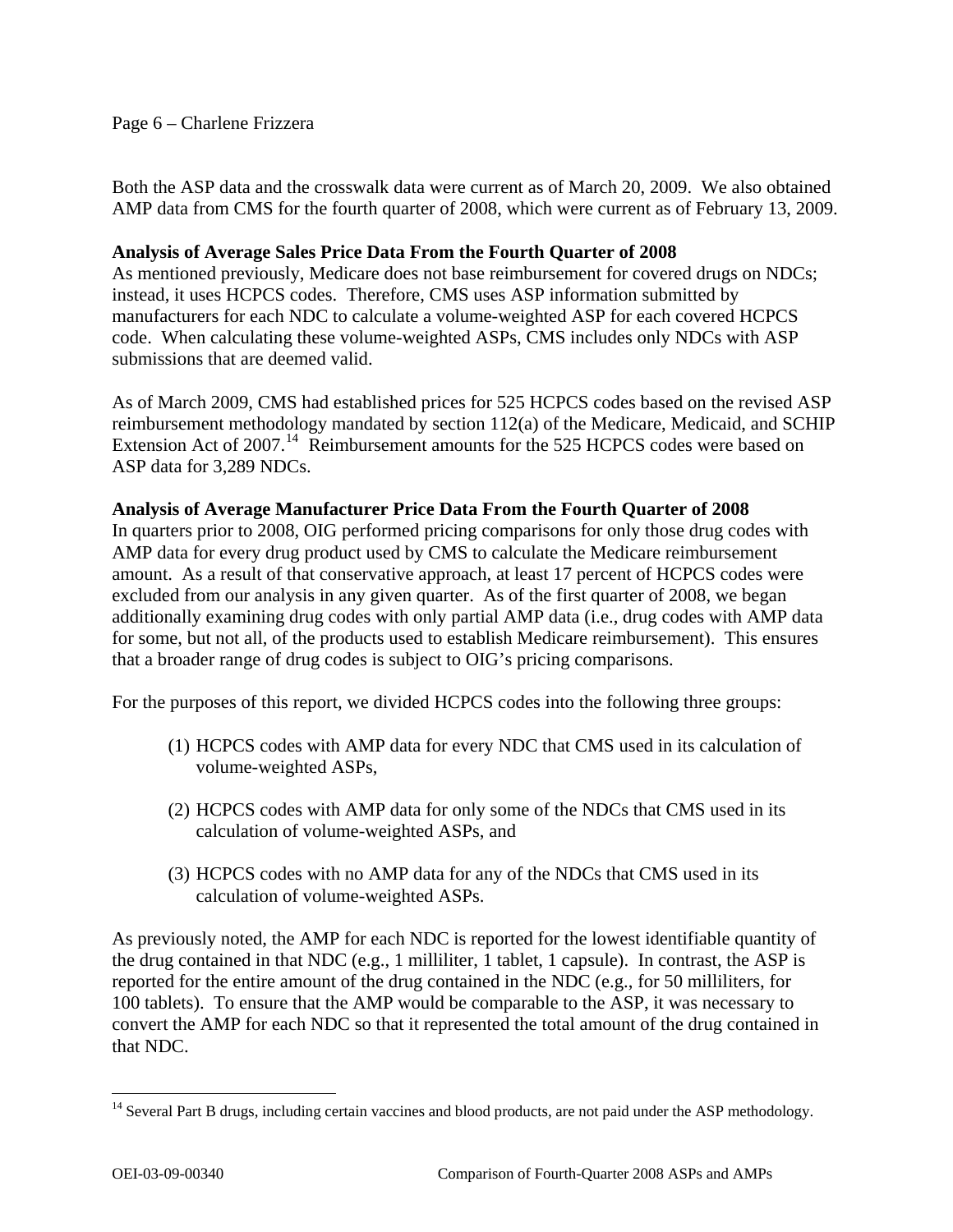### Page 7 – Charlene Frizzera

To calculate "converted AMPs" for NDCs in the first and second groups, we multiplied the AMP by the total amount of the drug contained in each NDC, as identified by sources such as the CMS crosswalk file, manufacturer Web sites, the "Red Book," and the Food and Drug Administration's NDC directory. For certain NDCs, we were unable to successfully identify the amount of the drug reflected by the ASP and therefore could not calculate a converted AMP. Because of these unsuccessful AMP conversions, a total of eight HCPCS codes were removed from our analysis.

Using NDCs with successful AMP conversions, we then calculated a volume-weighted AMP for each of the corresponding HCPCS codes, consistent with the revised methodology for calculating volume-weighted ASPs. Appendix C provides a more detailed description of the methods we used to both convert AMPs and calculate volume-weighted AMPs. Table 1 provides the final number of HCPCS codes and NDCs included in our analysis after we removed NDCs with either no AMP data or unsuccessful AMP conversions.

| <b>Availability of AMP Data for HCPCS Code</b> | Number of<br><b>HCPCS Codes</b> | Number of<br><b>NDCs</b> |
|------------------------------------------------|---------------------------------|--------------------------|
| Complete AMP Data                              | 359                             | 1.657                    |
| Partial AMP Data                               | 93                              | 853                      |
| No AMP Data                                    | 65                              | 209                      |

**Table 1: Number of Drug Codes and NDCs Included in OIG's Pricing Comparison**

Source: OIG analysis of fourth-quarter 2008 ASP and AMP data, 2009.

# **Comparing Volume-Weighted ASPs to Volume-Weighted AMPs for the Fourth Quarter of 2008 Using the Revised Methodology**

For each of the HCPCS codes included in our study, we compared the volume-weighted ASP and AMP and determined whether the ASP for the code exceeded the AMP by at least 5 percent.

For those HCPCS codes that met or exceeded the 5-percent threshold, we reviewed the associated NDCs to verify the accuracy of the billing unit information. According to our review, NDCs for three codes had billing unit information in CMS's crosswalk file that may not have accurately reflected the number of billing units actually contained in the NDC. Because volume-weighted ASPs and AMPs are calculated using this billing unit information, we could not be certain that the results for these codes were correct. Therefore, we did not consider these three HCPCS codes as having met the 5-percent threshold.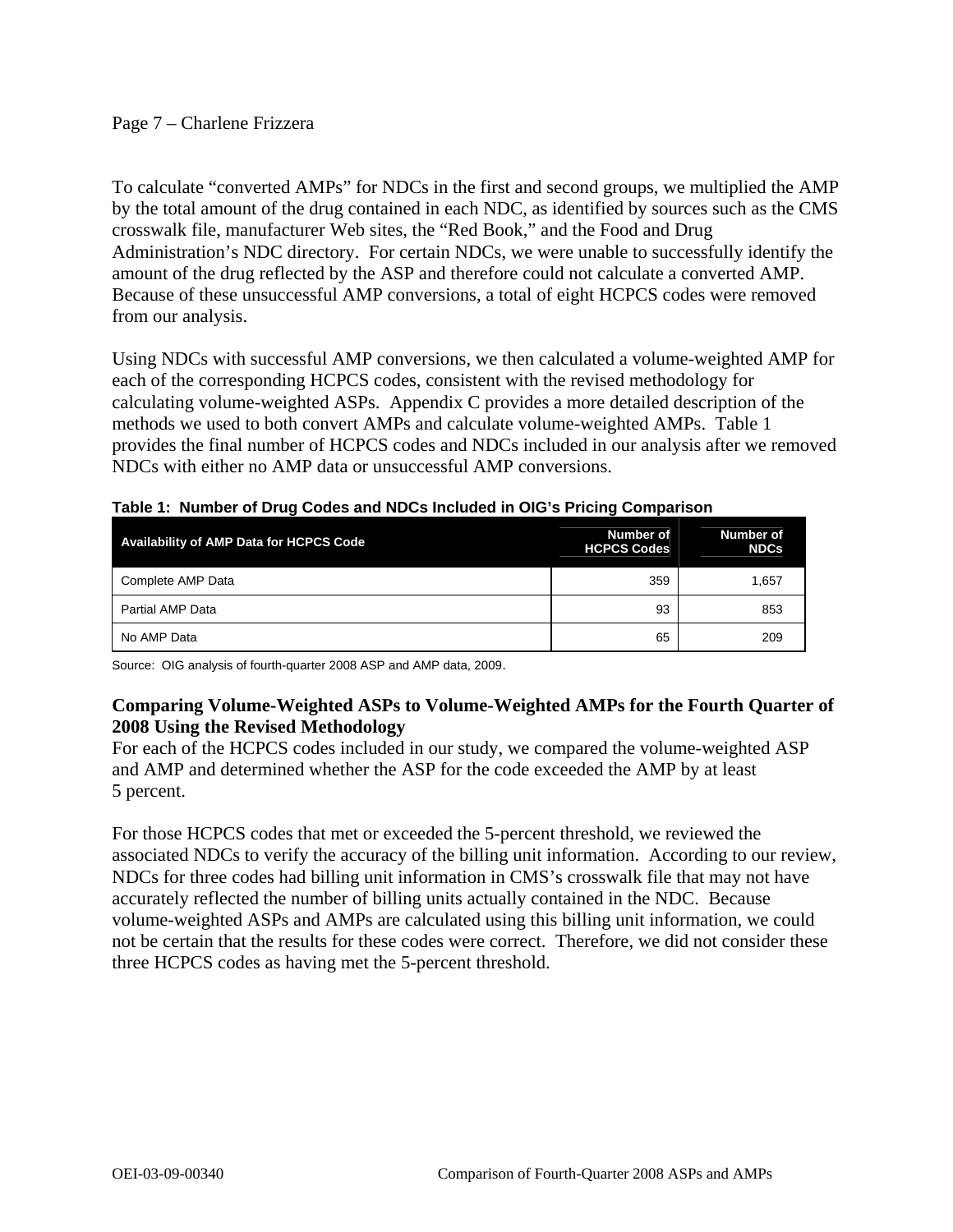For the remaining HCPCS codes, we then estimated the monetary impact of lowering reimbursement to 103 percent of the AMP.<sup>[15](#page-7-0)</sup> For each of the HCPCS codes that met the 5-percent threshold, we calculated 103 percent of the volume-weighted AMP and subtracted this amount from the second-quarter 2009 reimbursement amount for the HCPCS code, which is equal to 106 percent of the volume-weighted ASP. To estimate the financial effect for the second quarter of 2009, we then multiplied the difference by one-fourth of the number of services that were allowed by Medicare for each HCPCS code in 2008, as reported in BESS.<sup>[16](#page-7-1)</sup> This estimate assumes that the number of services that were allowed by Medicare in 2008 remained consistent from one quarter to the next and that there were no significant changes in utilization between 2008 and 2009.

## **Identifying Codes That Would Also Have Met the 5-Percent Threshold in Previous Quarters**

Using volume-weighted ASPs and AMPs calculated under the revised methodology,  $17$  we determined whether codes meeting the 5-percent threshold in the fourth quarter of 2008 would have also met the 5-percent threshold in any of the seven previous quarters, dating back to the first quarter of 2007.

## **Limitations**

 $\overline{a}$ 

We did not verify the accuracy of manufacturer-reported ASP and AMP data, nor did we verify the underlying methodology used by manufacturers to calculate ASPs and AMPs. Furthermore, we did not verify the accuracy of CMS's crosswalk files or examine NDCs that CMS opted to exclude from its calculation of Part B drug reimbursement amounts.

Manufacturers are required to submit their quarterly ASP and AMP data to CMS 30 days after the close of the quarter. Our analyses were performed on ASP and AMP data compiled by CMS soon after that deadline. We did not verify whether manufacturers later provided revised or missing data to CMS.

Furthermore, the definition of AMP changed effective January 2007, such that AMPs must now be determined without regard to customary prompt pay discounts.<sup>[18](#page-7-3)</sup> Because manufacturers are still required to include customary prompt pay discounts in their ASP calculations, the dynamic

<span id="page-7-0"></span><sup>&</sup>lt;sup>15</sup> Section 1847A(d)(3)(C) of the Act directs the Secretary to replace payment amounts for drugs that meet the 5-percent threshold with the lesser of the widely available market price for the drug (if any) or 103 percent of the AMP. For the purposes of this study, we used 103 percent of the AMP to estimate the impact of lowering reimbursement amounts. If widely available market prices had been available for these drugs and lower than 103 percent of the AMP, the savings estimate presented in this report would have been greater. <sup>16</sup> At the time of extraction, 2008 BESS data were 90 percent complete.

<span id="page-7-2"></span><span id="page-7-1"></span><sup>&</sup>lt;sup>17</sup> CMS was not required to apply the revised methodology to ASP data submitted by manufacturers prior to the fourth quarter of 2007. However, to establish a more useful and consistent benchmark for comparisons of ASPs and AMPs over time, OIG completed a report examining ASPs and AMPs for all four quarters of 2007 using the revised methodology (i.e., we recalculated volume-weighted ASPs and AMPs using the revised methodology for the first

<span id="page-7-3"></span>three quarters of 2007). We used these recalculated ASPs and AMPs in this current report.<br><sup>18</sup> Section 1927(k)(1) of the Act (as amended by section 6001(c)(1) of the DRA) and CMS, Medicaid Drug Rebate Program, "Bulletin for Participating Drug Manufacturers," Release No. 76, December 15, 2006.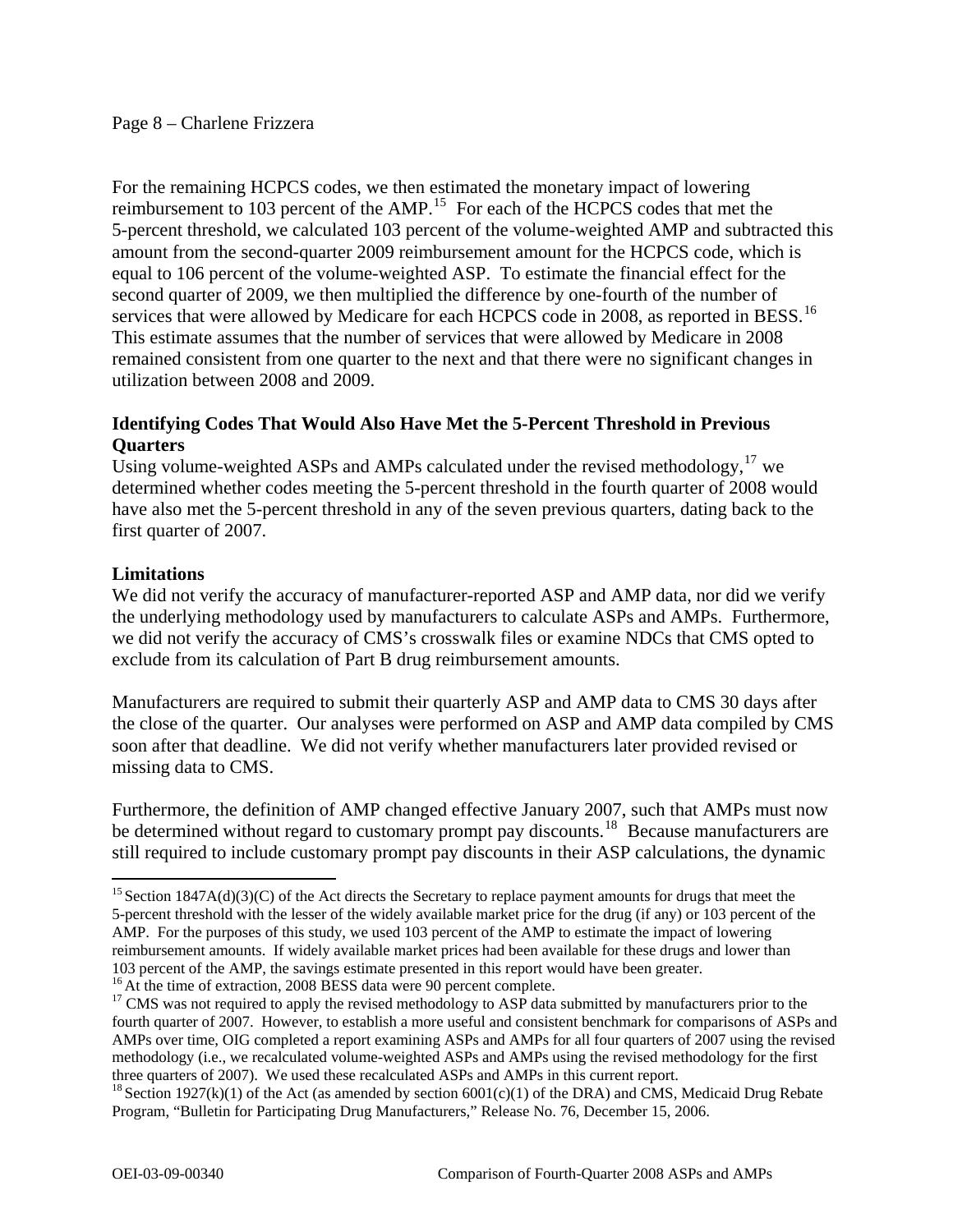Page 9 – Charlene Frizzera

between ASPs and AMPs may be different in this report as compared to that in OIG reports using prices submitted before 2007.

#### **Standards**

This inspection was conducted in accordance with the "Quality Standards for Inspections" issued by the President's Council on Integrity and Efficiency and the Executive Council on Integrity and Efficiency.

#### **RESULTS**

## **Of the 359 Drug Codes With Complete AMP Data, Volume-Weighted ASPs for 14 Exceeded the Volume-Weighted AMPs by at Least 5 Percent**

Consistent with sections 1847A(d)(2)(B) and 1847A(d)(3) of the Act, OIG compared ASPs to AMPs to identify instances in which the ASP for a particular drug exceeded the AMP by a threshold of 5 percent. Under the revised methodology mandated by statute, 14 of the 359 HCPCS codes with complete AMP data (4 percent) met this 5-percent threshold in the fourth quarter of 2008. A list of the 14 HCPCS codes, including their descriptions and HCPCS dosage amounts, is presented in Appendix D.

more. The ASP for one of these codes was more than double the AMP. Table 2 describes the extent to which ASPs exceeded AMPs for the 14 HCPCS codes.<sup>[19](#page-8-0)</sup> For four of the codes, volume-weighted ASPs exceeded volume-weighted AMPs by 20 percent or

| <b>Percentage by Which ASP</b><br><b>Exceeded AMP</b> | <b>Number of HCPCS</b><br>Codes |
|-------------------------------------------------------|---------------------------------|
| $5.00\% - 9.99\%$                                     | 5                               |
| 10.00%-19.99%                                         | 5                               |
| 20.00%-29.99%                                         | 1                               |
| 30.00%-39.99%                                         | 1                               |
| 40.00%-49.99%                                         | 1                               |
| 50.00%-59.99%                                         | O                               |
| 60.00%-69.99%                                         | ∩                               |
| 70.00%-79.99%                                         | U                               |
| 80.00%-89.99%                                         | O                               |
| 90.00%-99.99%                                         | ∩                               |
| 100% and above                                        | 1                               |
| Total                                                 | 14                              |

#### **Table 2: Extent to Which ASPs Exceeded AMPs for 14 HCPCS Codes With Complete AMP Data**

Source: OIG analysis of fourth-quarter 2008 ASP and AMP data, 2009.

<span id="page-8-0"></span><sup>&</sup>lt;sup>19</sup> Because of the confidential nature of ASP data, the information in the table is presented in ranges.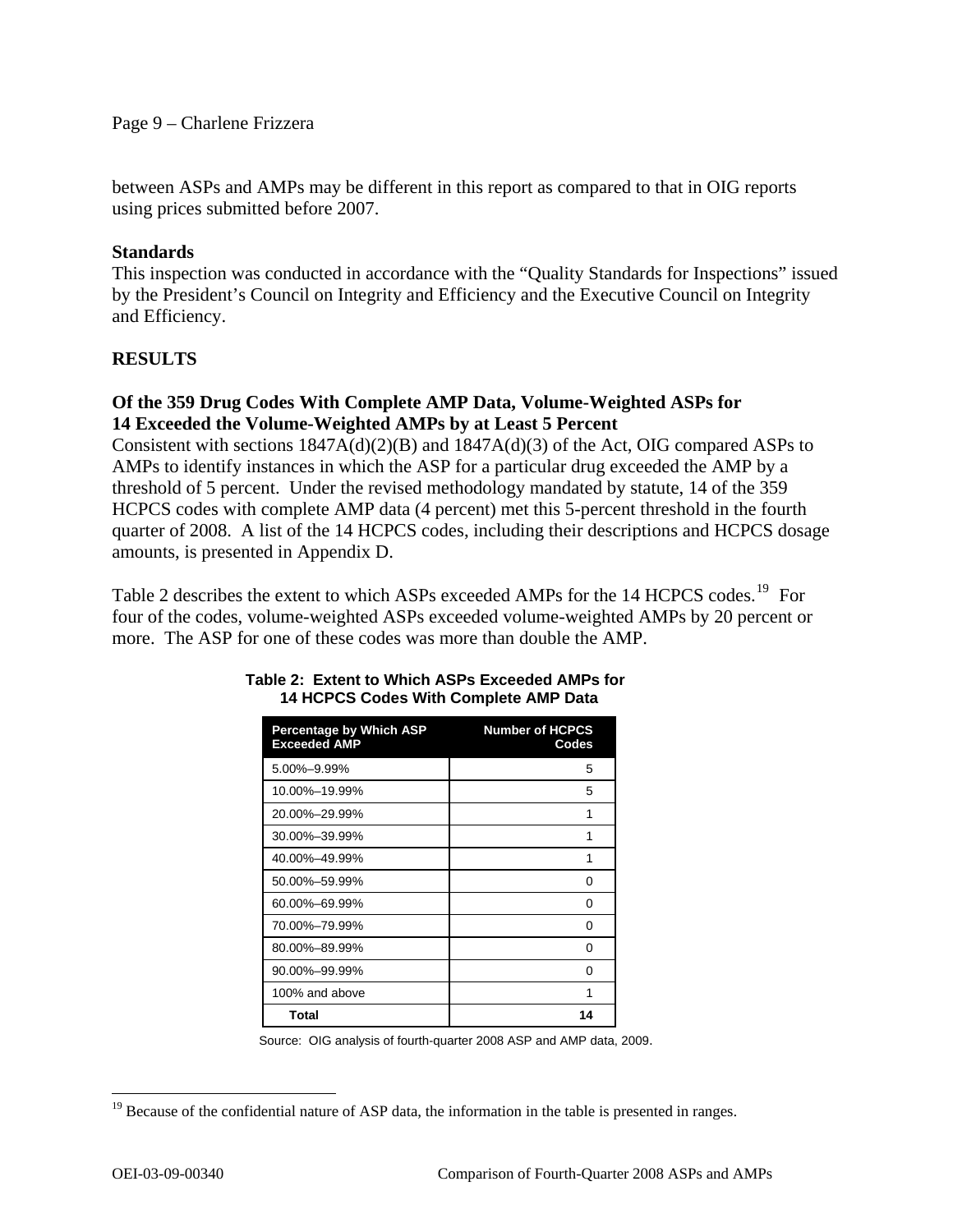## Page 10 – Charlene Frizzera

Almost three-fourths of the HCPCS codes (10 of 14) were previously identified by OIG as having ASPs that exceeded the AMPs by at least 5 percent.<sup>[20](#page-9-0)</sup> Under the revised methodology, two HCPCS codes (J1364 and Q0169) would have met the 5-percent threshold in each of the past eight quarters, dating back to the first quarter of 2007. An additional two HCPCS codes would have met the 5-percent threshold in at least five of the past eight quarters if the revised methodology had been used since the beginning of 2007. Table 3 presents a breakdown of the 10 HCPCS codes that previously met the threshold for price adjustments under the revised methodology.

| Table 3: Ten HCPCS Codes That Met the 5-Percent Threshold in the Fourth Quarter of 2008 |
|-----------------------------------------------------------------------------------------|
| and Previous Quarters Using Complete AMP Data                                           |

|                      | OIG Reports Comparing ASP and AMP |                          |                           |                                 |                           |                                 |                           |                                 |
|----------------------|-----------------------------------|--------------------------|---------------------------|---------------------------------|---------------------------|---------------------------------|---------------------------|---------------------------------|
| <b>HCPCS</b><br>Code | <b>Fourth</b><br>Quarter<br>2008  | Third<br>Quarter<br>2008 | Second<br>Quarter<br>2008 | <b>First</b><br>Quarter<br>2008 | Fourth<br>Quarter<br>2007 | <b>Third</b><br>Quarter<br>2007 | Second<br>Quarter<br>2007 | <b>First</b><br>Quarter<br>2007 |
| J1364                | X                                 | X                        | X                         | X                               | X                         | X                               | X                         | X                               |
| Q0169                | X                                 | X                        | X                         | X                               | X                         | X                               | X                         | X                               |
| J2690                | X                                 |                          | X                         | X                               | X                         | X                               | X                         | X                               |
| J2760                | X                                 |                          | X                         | X                               | X                         |                                 | X                         |                                 |
| J8515                | X                                 | X                        | X                         |                                 |                           |                                 |                           |                                 |
| J9185                | X                                 | X*                       | X*                        |                                 |                           |                                 |                           |                                 |
| J9225                | X                                 | X                        | X                         |                                 |                           |                                 |                           |                                 |
| J2792                | X                                 | X                        |                           | X                               |                           |                                 |                           |                                 |
| J9340                | X                                 |                          | X                         |                                 |                           |                                 | X                         |                                 |
| J2765                | X                                 | X                        |                           |                                 |                           |                                 |                           |                                 |

 \* This code previously met the 5-percent threshold during the specified quarters based on partial AMP data. Source: OIG analysis of ASP and AMP data from all four quarters of 2007 and 2008.

Lowering reimbursement amounts for the 14 HCPCS codes to 103 percent of the AMPs would have reduced Medicare allowances by almost \$1.7 million in the second quarter of 2009. Sections  $1847A(d)(3)(A)$  and (B) of the Act provide that the Secretary may disregard the ASP pricing methodology for a drug with an ASP that exceeds the AMP by at least 5 percent. Pursuant to section  $1847A(d)(3)(C)$  of the Act, "... the Secretary shall, effective as of the next quarter, substitute for the amount of payment . . . the lesser of (i) the widely available market price . . . (if any); or (ii) 103 percent of the average manufacturer price . . . . .<sup>"[21](#page-9-1)</sup> In this study, we identified 14 HCPCS codes that met the 5-percent threshold specified in the Act. If reimbursement amounts for these 14 codes had been based on 103 percent of the AMPs during

 $\overline{a}$  $20$  We compared the results from this report to those in recent OIG reports (OEI-03-09-00150,

<span id="page-9-0"></span>OEI-03-09-00050, OEI-03-08-00530, and OEI-03-08-00450) that examined ASPs and AMPs for the first through third quarters of 2008 and all four quarters of 2007 using the revised methodology.

<span id="page-9-1"></span> $21$  For the purposes of this study, we used 103 percent of the AMP to estimate the impact of lowering reimbursement amounts. If widely available market prices had been available for these drugs and lower than 103 percent of the AMP, the savings estimates presented in this report would have been greater.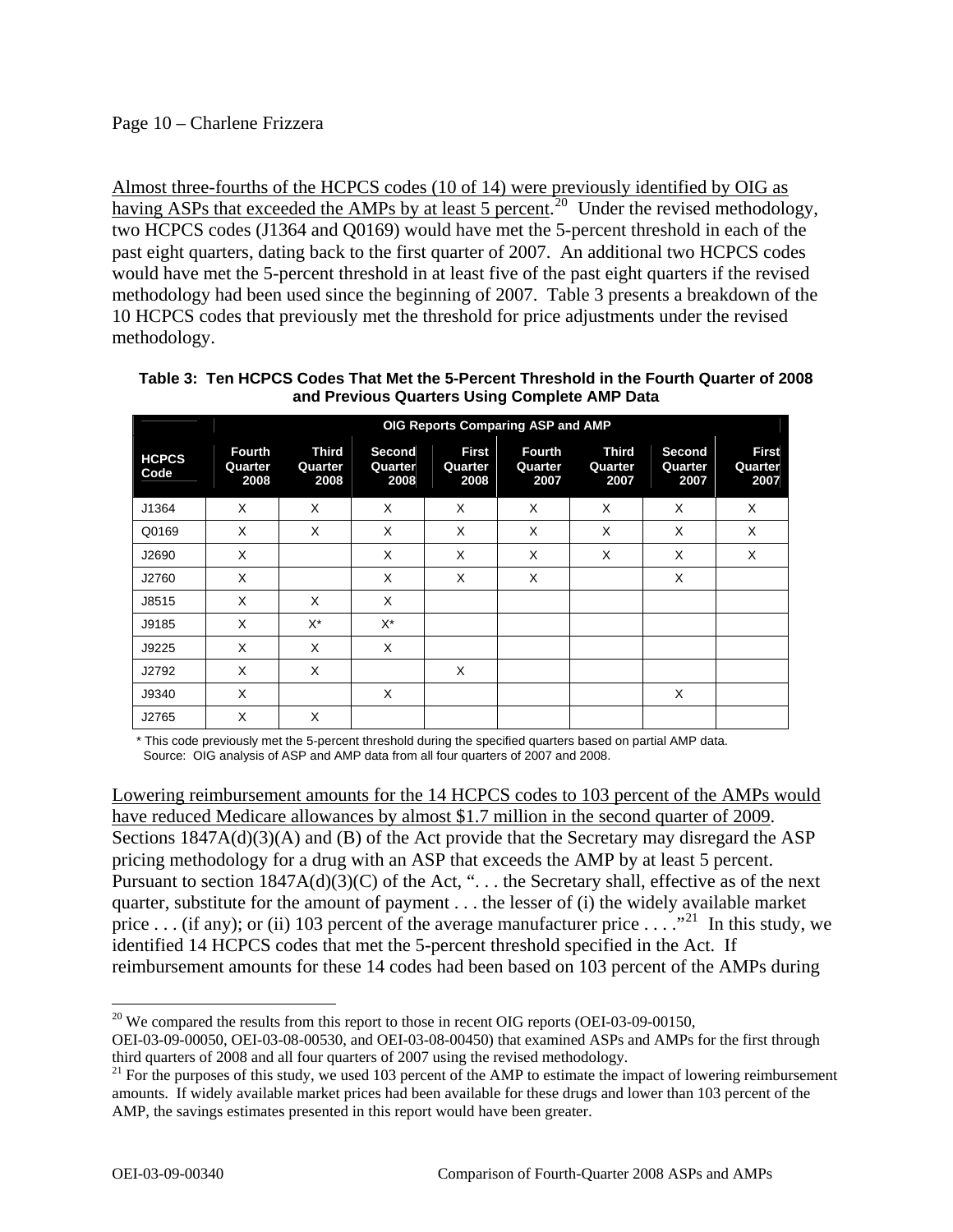Page 11 – Charlene Frizzera

the second quarter of 2009, we estimate that Medicare expenditures would have been reduced by \$1.7 million in that quarter alone.<sup>[22](#page-10-0) [23](#page-10-1)</sup>

Three of the fourteen HCPCS codes accounted for over 75 percent of the estimated savings. If the reimbursement amounts for codes J9225, J2820, and J0475 had been based on 103 percent of the AMPs during the second quarter of 2009, Medicare expenditures would have been reduced by an estimated \$650,000, \$335,000 and \$325,000, respectively.

## **Of the 93 Drug Codes With Partial AMP Data, Volume-Weighted ASPs for 11 Exceeded the Volume-Weighted AMPs by at Least 5 Percent**

In addition to examining HCPCS codes with complete AMP data, we examined 93 HCPCS codes for which only partial AMP data were available. Under the revised methodology, ASPs for 11 of these 93 HCPCS codes (12 percent) exceeded the AMPs by at least 5 percent in the fourth quarter of 2008. A list of the 11 HCPCS codes, including their descriptions and HCPCS dosage amounts, is presented in Appendix E.

Table 4 describes the extent to which ASPs exceeded AMPs for the 11 HCPCS codes.<sup>[24](#page-10-2)</sup> For over half of the codes (7 of 11), volume-weighted ASPs exceeded volume-weighted AMPs by 20 percent or more. The ASPs for four of these codes were more than double the AMPs.

| <b>Percentage by Which ASP</b><br><b>Exceeded AMP</b> | <b>Number of HCPCS</b><br>Codes |
|-------------------------------------------------------|---------------------------------|
| 5.00%-9.99%                                           | 2                               |
| 10.00%-19.99%                                         | 2                               |
| 20.00%-29.99%                                         | 0                               |
| 30.00%-39.99%                                         | 0                               |
| 40.00%-49.99%                                         | 1                               |
| 50.00%-59.99%                                         | 1                               |
| 60.00%-69.99%                                         | O                               |
| 70.00%-79.99%                                         | 1                               |
| 80.00%-89.99%                                         | ŋ                               |
| 90.00%-99.99%                                         | ŋ                               |
| 100% and above                                        | 4                               |
| Total                                                 | 1                               |

|  | Table 4: Extent to Which ASPs Exceeded AMPs for |  |
|--|-------------------------------------------------|--|
|  | 11 HCPCS Codes With Partial AMP Data            |  |

Source: OIG analysis of fourth-quarter 2008 ASP and AMP data, 2009.

<span id="page-10-0"></span><sup>&</sup>lt;sup>22</sup> This savings estimate assumes that the number of services that were allowed by Medicare in 2008 remained consistent from one quarter to the next and that there were no significant changes in utilization between 2008 and 2009.

<span id="page-10-1"></span> $^{23}$  Two of the fourteen HCPCS codes did not have any services in the 2008 BESS file. As a result, a savings estimate could not be calculated for these codes.

<span id="page-10-2"></span> $24$  The information in the table is presented in ranges because of the confidential nature of ASP data.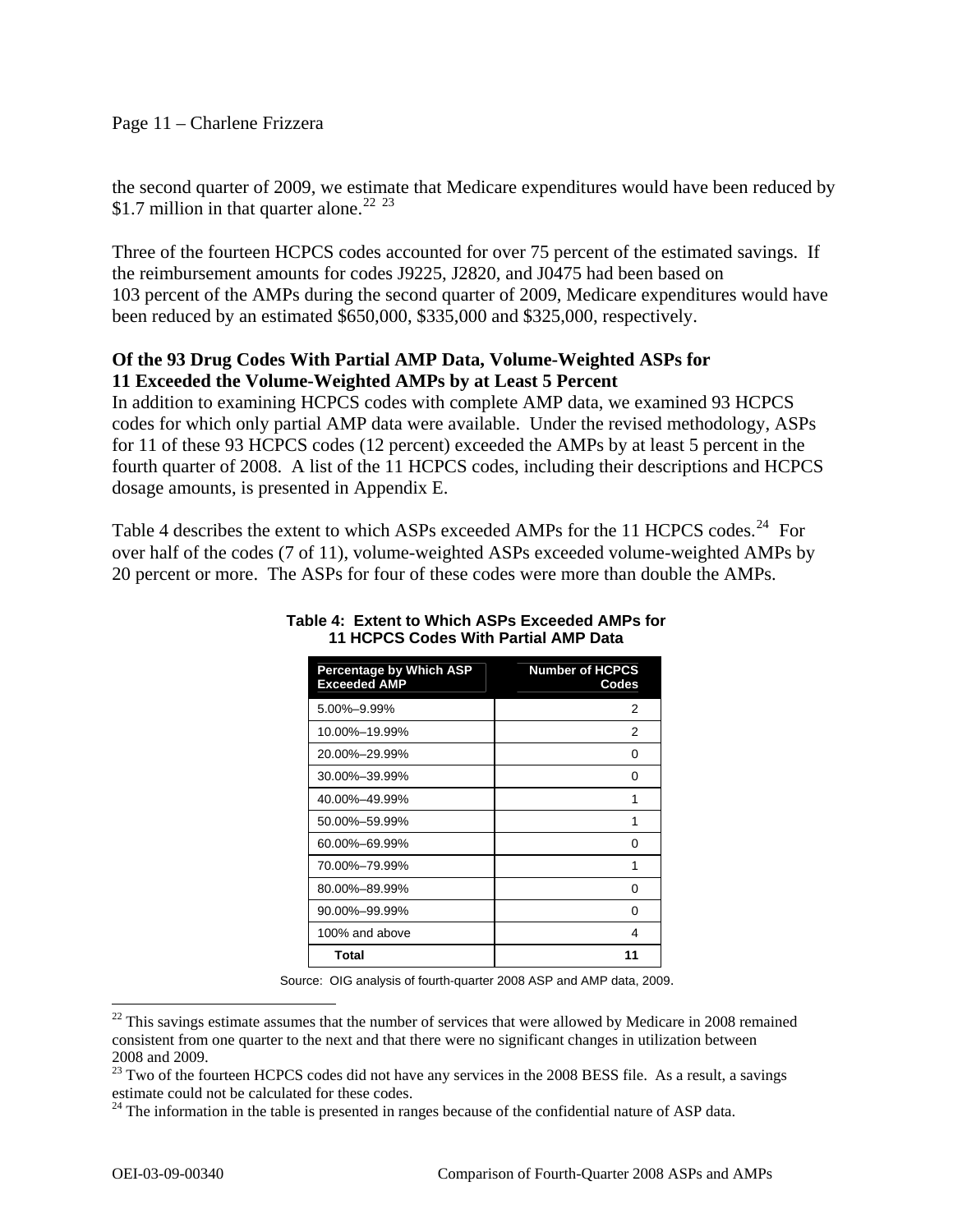### Page 12 – Charlene Frizzera

Almost three-fourths of the HCPCS codes with partial AMP data (8 of 11) were previously identified by OIG as having ASPs that exceeded the AMPs by at least 5 percent.<sup>[25](#page-11-0)</sup> Although none of the eight HCPCS codes met the threshold during 2007, three HCPCS codes (J0560, J1190, and J2310) met the 5-percent threshold in every quarter of 2008. Another two HCPCS codes met the 5-percent threshold in three of the four quarters of 2008. Table 5 presents a breakdown of the eight HCPCS codes that previously met the threshold for price adjustments under the revised methodology.

|                      |                                  |                                 | <b>OIG Reports Comparing ASP and AMP</b> |                                 |  |  |
|----------------------|----------------------------------|---------------------------------|------------------------------------------|---------------------------------|--|--|
| <b>HCPCS</b><br>Code | <b>Fourth</b><br>Quarter<br>2008 | <b>Third</b><br>Quarter<br>2008 | <b>Second</b><br>Quarter<br>2008         | <b>First</b><br>Quarter<br>2008 |  |  |
| J0560                | X                                | X*                              | $X^*$                                    | $X^*$                           |  |  |
| J1190                | X                                | X*                              | X*                                       | X*                              |  |  |
| J2310                | X                                | X*                              | X*                                       | $X^*$                           |  |  |
| J1642                | X                                | X*                              | X*                                       |                                 |  |  |
| J0170                | X                                | X*                              |                                          | X*                              |  |  |
| Q0179                | X                                | X*                              |                                          |                                 |  |  |
| Q9965                | X                                | $X^*$                           |                                          |                                 |  |  |
| Q9966                | x                                | X*                              |                                          |                                 |  |  |

#### **Table 5: Eight HCPCS Codes That Met the 5-Percent Threshold in the Fourth Quarter of 2008 and Previous Quarters Using Partial AMP Data**

\* These codes previously met the 5-percent threshold during the specified quarter based on partial AMP data. Source: OIG analysis of ASP and AMP data from all four quarters of 2007 and 2008.

Lowering reimbursement amounts for the 11 HCPCS codes to 103 percent of the AMPs would have reduced Medicare allowances by an estimated \$3.6 million in the second quarter of 2009. [26](#page-11-1) [27](#page-11-2) Two of the eleven HCPCS codes accounted for almost 75 percent of the \$3.6 million. If the reimbursement amounts for codes Q9965 and Q9967 had been based on 103 percent of the AMPs during the second quarter of 2009, Medicare expenditures would have been reduced by an estimated \$1.8 million and \$843,000, respectively.

<span id="page-11-0"></span><sup>&</sup>lt;sup>25</sup> Results from this report were compared to those in recent OIG reports (OEI-03-09-00150, OEI-03-09-00050, OEI-03-08-00530, and OEI-03-08-00450) that examined ASPs and AMPs for the first through third quarters of 2008 and all four quarters of 2007 using the revised methodology.

<span id="page-11-1"></span><sup>&</sup>lt;sup>26</sup> For the purposes of this study, we used 103 percent of the AMP to estimate the impact of lowering reimbursement amounts. If widely available market prices had been available for these drugs and had been lower than 103 percent of the AMP, the savings estimates presented in this report would have been greater.

<span id="page-11-2"></span><sup>&</sup>lt;sup>27</sup> This savings estimate assumes that the number of services that were allowed by Medicare in 2008 remained consistent from one quarter to the next and that there were no significant changes in utilization between 2008 and 2009.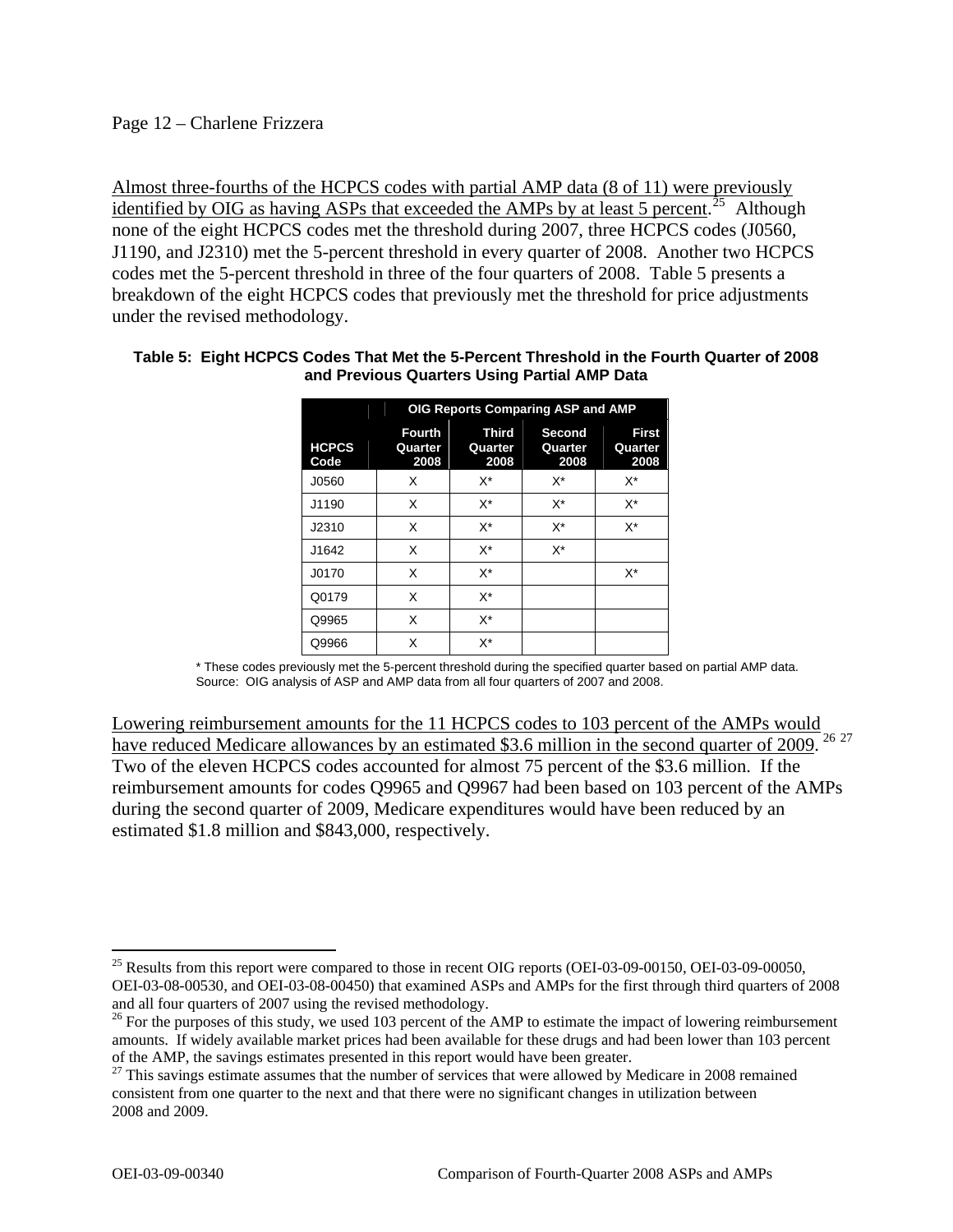# **Pricing Comparisons Could Not Be Performed on 65 Drug Codes Because No AMP Data Were Available**

For 65 HCPCS codes, OIG could not compare ASPs and AMPs because there were no AMP data for any of the 209 NDCs that CMS used when calculating drug reimbursement amounts for these codes. In 2008, Medicare allowances for these 65 codes totaled \$[28](#page-12-0)0 million.<sup>28</sup>

Almost one-fourth of NDCs without AMP data belonged to manufacturers with Medicaid drug rebate agreements.<sup>[29](#page-12-1)</sup> Manufacturers for 24 percent of the NDCs without AMP data (51 of 209) participated in the Medicaid drug rebate program as of the fourth quarter of 2008 and were therefore generally required to submit AMP data for their covered outpatient drugs.<sup>[30](#page-12-2) [31](#page-12-3)</sup> Almost 40 percent of these 51 NDCs belonged to only two manufacturers.

Manufacturers for the remaining 158 of 209 NDCs did not participate in the Medicaid drug rebate program and therefore were not required to submit AMP data.

# **CONCLUSION**

To monitor Medicare reimbursement amounts based on ASPs and consistent with sections  $1847A(d)(2)(B)$  and  $1847A(d)(3)$  of the Act, OIG compared ASPs and AMPs to identify instances in which the ASP for a particular drug exceeded the AMP by at least 5 percent. This is OIG's  $12<sup>th</sup>$  report comparing ASPs and AMPs, and it examines HCPCS codes with AMP data for every NDC that CMS used to establish reimbursement amounts, as well as HCPCS codes with only partial AMP data.

Using the revised methodology recently implemented by CMS, we identified a total of 25 HCPCS codes in the fourth quarter of 2008 that met the threshold for price adjustment. Fourteen of the twenty-five HCPCS codes had complete AMP data. Of these 14 codes, 10 were previously identified by OIG as having ASPs that exceeded the AMPs by at least 5 percent under the revised methodology. Two of the ten HCPCS codes (J1364 and Q0169) met the 5-percent threshold in each of the past eight quarters, dating back to the first quarter of 2007. The remaining 11 of 25 HCPCS codes also met the 5-percent threshold in the fourth quarter of 2008 but did not have AMP data for every NDC that CMS used when calculating reimbursement. Finally, we could not compare ASPs and AMPs for 65 HCPCS codes because AMP data were not submitted for any of the NDCs that CMS used to calculate reimbursement. Manufacturers for almost one-fourth of these NDCs had Medicaid drug rebate agreements and

<span id="page-12-0"></span> $^{28}$  Of the 65 HCPCS codes with no associated AMP data, 15 were not listed in the 2008 BESS file. As a result, these codes were not included in the total Medicare allowances for the year.

<span id="page-12-1"></span> $29$  To determine whether a manufacturer participated in the Medicaid drug rebate program, we consulted the list of participating drug companies posted on CMS's Web site.

<span id="page-12-2"></span> $30$  Although manufacturers with rebate agreements are required to submit AMP data for their covered outpatient drugs, there may be valid reasons why an AMP was not provided for a specific NDC in a given quarter. For example, a manufacturer may not have been required to submit an AMP if the drug product had been terminated and there was no drug utilization during the quarter.

<span id="page-12-3"></span><sup>&</sup>lt;sup>31</sup> These 51 NDCs were crosswalked to 26 HCPCS codes.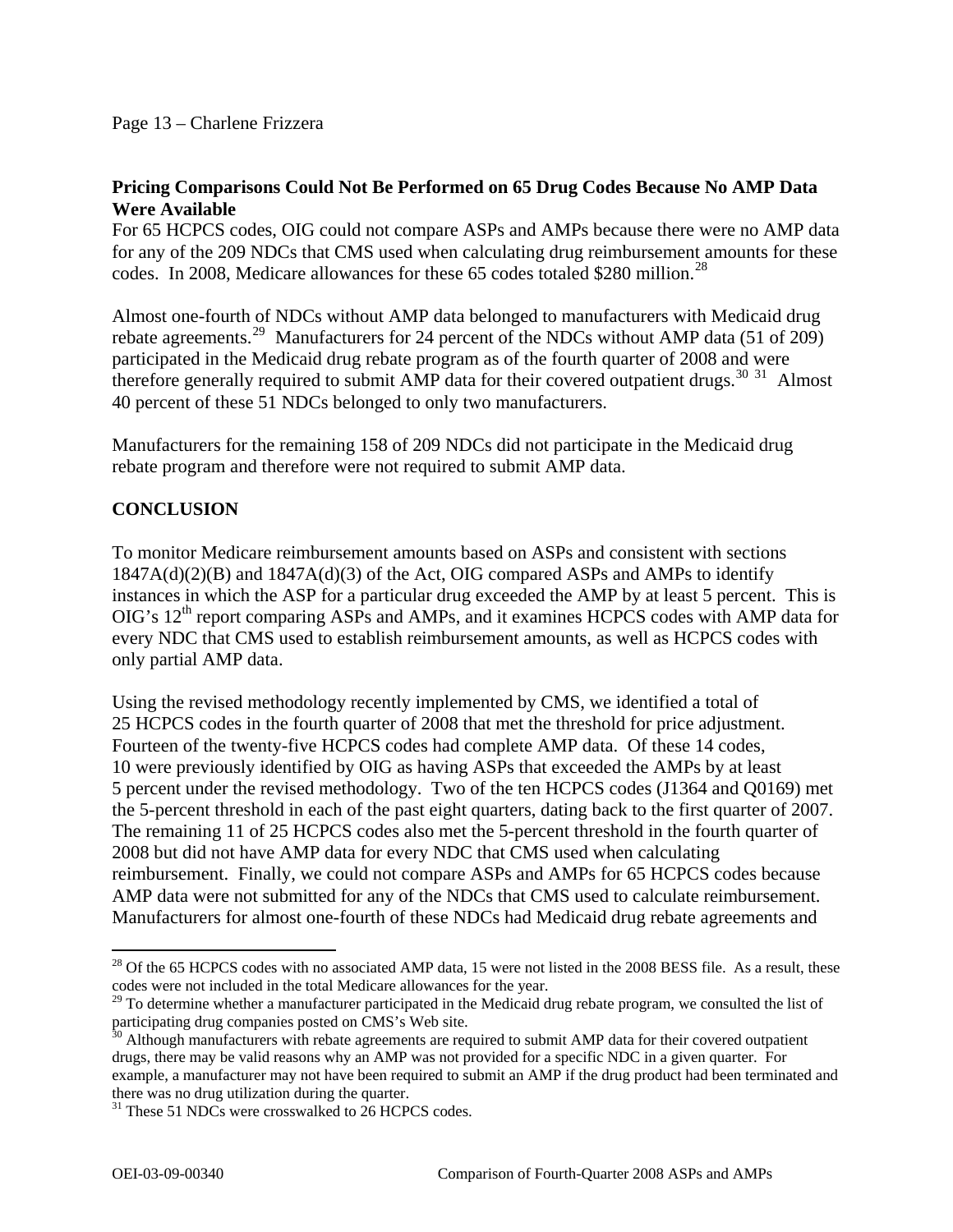Page 14 – Charlene Frizzera

were therefore generally required to submit AMPs. OIG will continue to work with CMS to evaluate and pursue appropriate actions against those manufacturers that fail to submit required data.

Some of OIG's previous reports comparing ASPs and AMPs have contained recommendations, which we continue to support.<sup>[32](#page-13-0)</sup> We are not making additional recommendations in this report and, as such, are issuing the report directly in final form. If you have comments or questions about this report, please provide them within 60 days. Please refer to report number OEI-03-09-00340 in all correspondence.

<span id="page-13-0"></span> $32$  For example, OIG, "Comparison of Average Sales Prices and Average Manufacturer Prices: An Overview of 2007," OEI-03-08-00450, December 2008.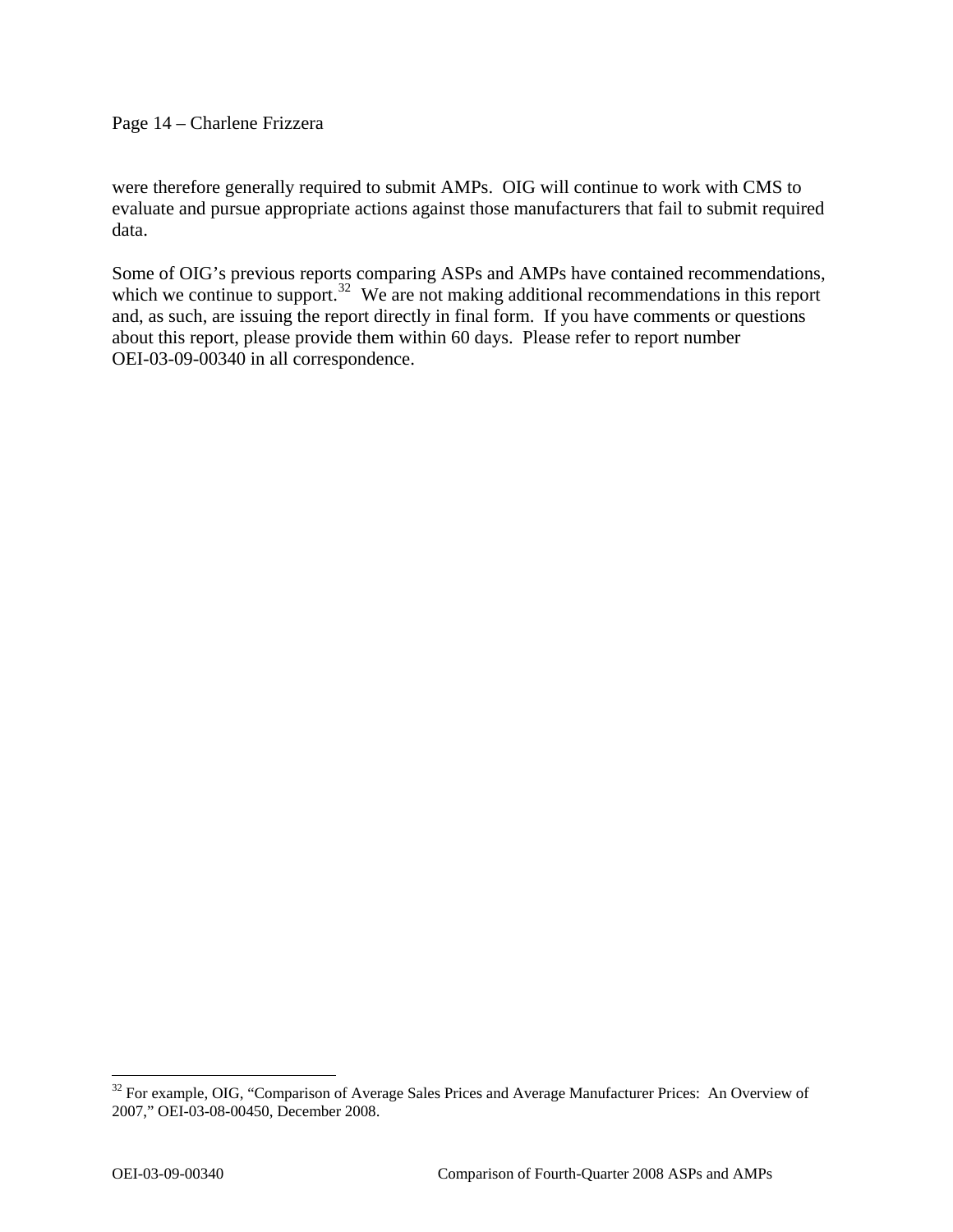## **APPENDIX A**

# **Equations Used by the Centers for Medicare & Medicaid Services To Calculate Volume-Weighted Average Sales Prices**

In the following equations, a "billing unit" is defined as the number of Healthcare Common Procedure Coding System (HCPCS) code units that are contained in a national drug code (NDC).

**1. The Revised Equation Used by the Centers for Medicare & Medicaid Services (CMS) To Calculate Volume-Weighted Average Sales Prices (ASP) Beginning April 1, 2008** 

> *Volume-Weighted ASP Sum of (ASP for NDC* \* *Number of NDCs Sold) for the Billing Unit of HCPCS Code*  **=**  *Sum of (Number of NDCs Sold* \* *Billing Units in NDC)*

# **2. The Equation Used by CMS To Calculate Volume-Weighted ASPs Before April 1, 2008**



*Sum of Number of NDCs Sold*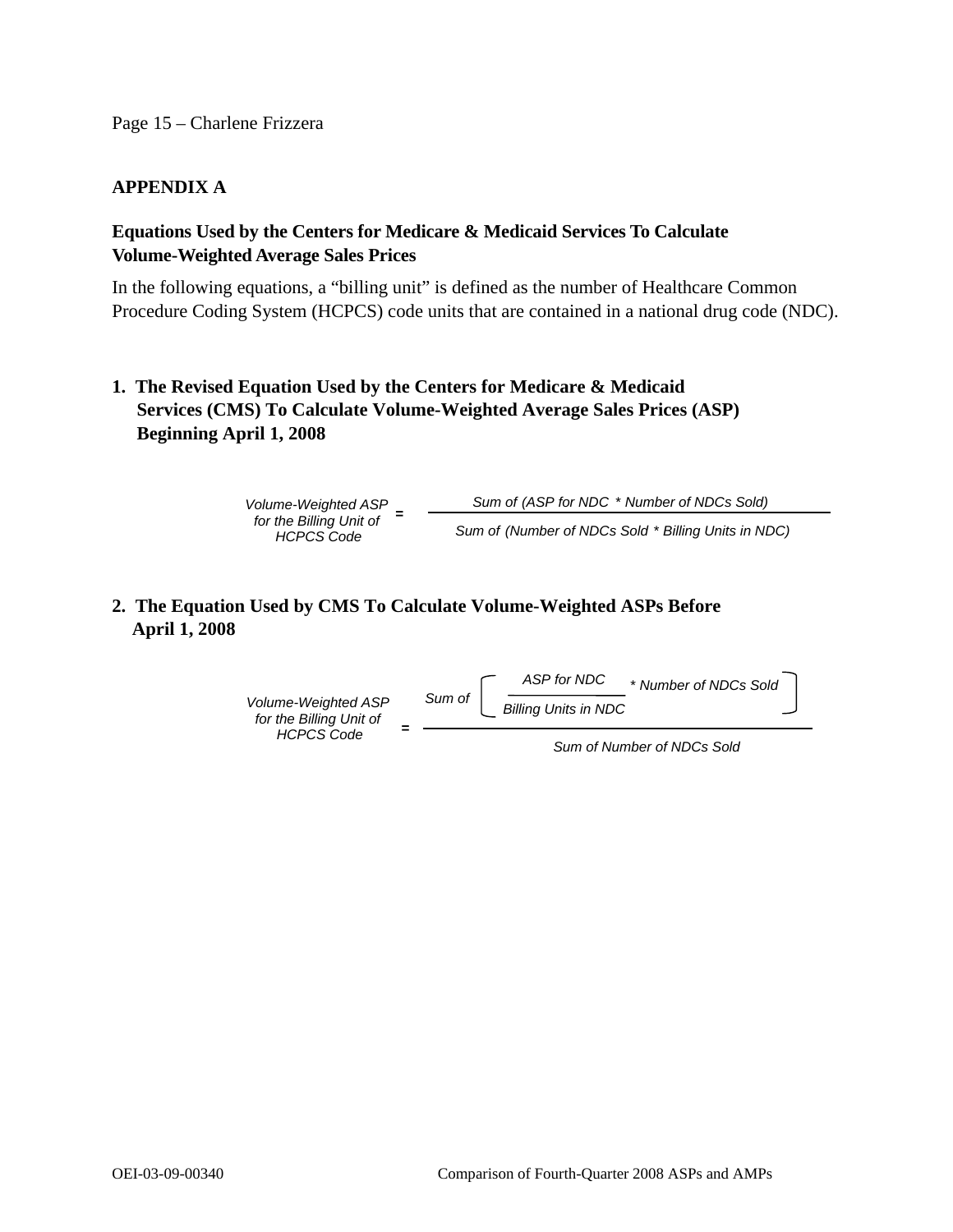#### Page 16 – Charlene Frizzera

## **APPENDIX B**

# **Previous Office of Inspector General Reports Comparing Average Sales Prices and Average Manufacturer Prices**

- "Monitoring Medicare Part B Drug Prices: A Comparison of Average Sales Prices to Average Manufacturer Prices" (OEI-03-04-00430), April 2006
- "Comparison of Fourth-Quarter 2005 Average Sales Prices to Average Manufacturer Prices: Impact on Medicare Reimbursement for Second Quarter 2006" (OEI-03-06-00370), July 2006
- "Comparison of Third-Quarter 2006 Average Sales Prices to Average Manufacturer Prices: Impact on Medicare Reimbursement for First Quarter 2007" (OEI-03-07-00140), July 2007
- "Comparison of First-Quarter 2007 Average Sales Prices to Average Manufacturer Prices: Impact on Medicare Reimbursement for Third Quarter 2007" (OEI-03-07-00530), September 2007
- "Comparison of Second-Quarter 2007 Average Sales Prices and Average Manufacturer Prices: Impact on Medicare Reimbursement for Fourth Quarter 2007" (OEI-03-08-00010), December 2007
- "Comparison of Third-Quarter 2007 Average Sales Prices and Average Manufacturer Prices: Impact on Medicare Reimbursement for First Quarter 2008" (OEI-03-08-00130), May 2008
- "Comparison of Fourth-Quarter 2007 Average Sales Prices and Average Manufacturer Prices: Impact on Medicare Reimbursement for Second Quarter 2008" (OEI-03-08-00340), August 2008
- "Comparison of Average Sales Prices and Average Manufacturer Prices: An Overview of 2007" (OEI-03-08-00450), December 2008
- "Comparison of First-Quarter 2008 Average Sales Prices and Average Manufacturer Prices: Impact on Medicare Reimbursement for Third Quarter 2008" (OEI-03-08-00530), December 2008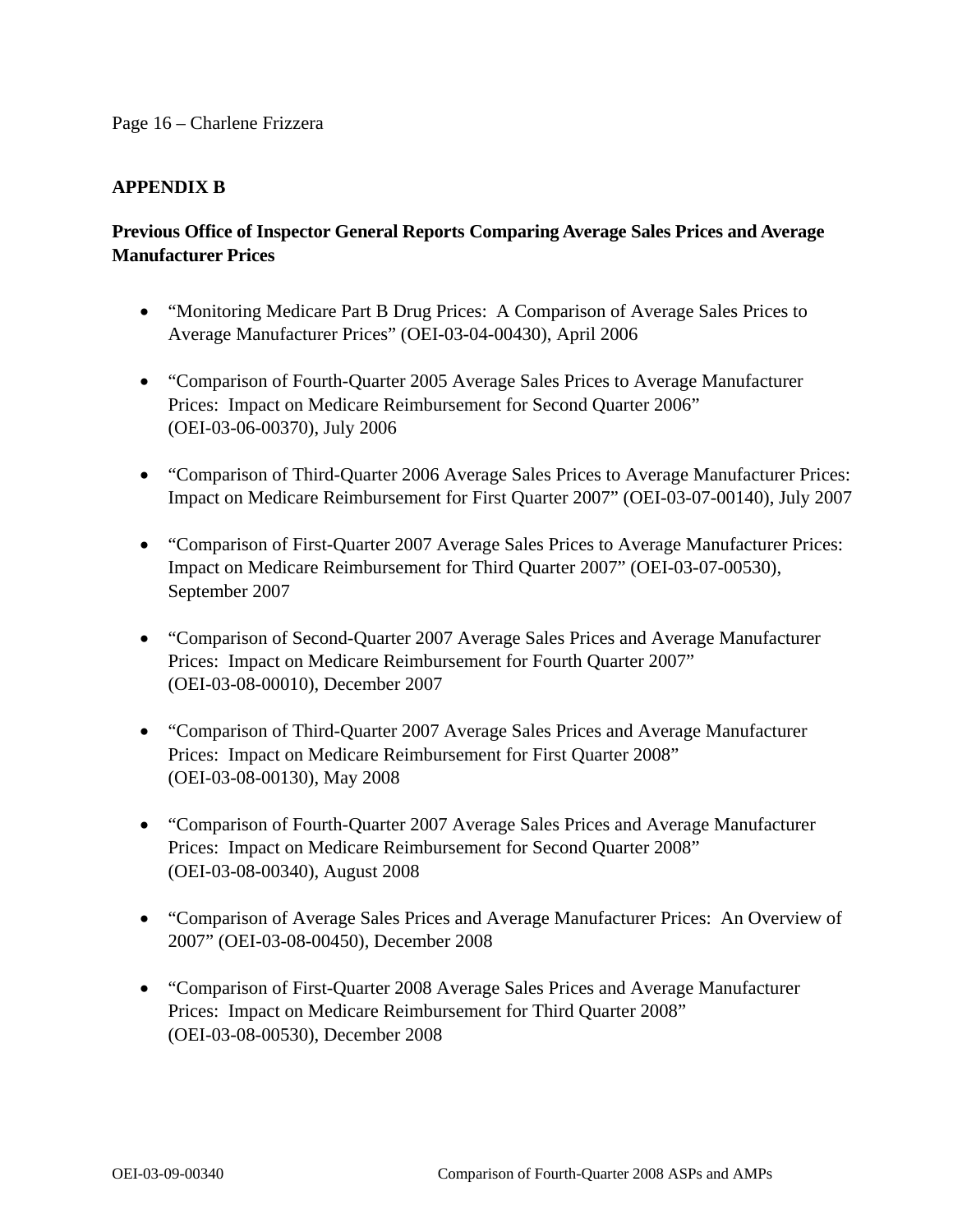# Page 17 – Charlene Frizzera

- "Comparison of Second-Quarter 2008 Average Sales Prices and Average Manufacturer Prices: Impact on Medicare Reimbursement for Fourth Quarter 2008" (OEI-03-09-00050), February 2009
- "Comparison of Third-Quarter 2008 Average Sales Prices and Average Manufacturer Prices: Impact on Medicare Reimbursement for First Quarter 2009" (OEI-03-09-00150), April 2009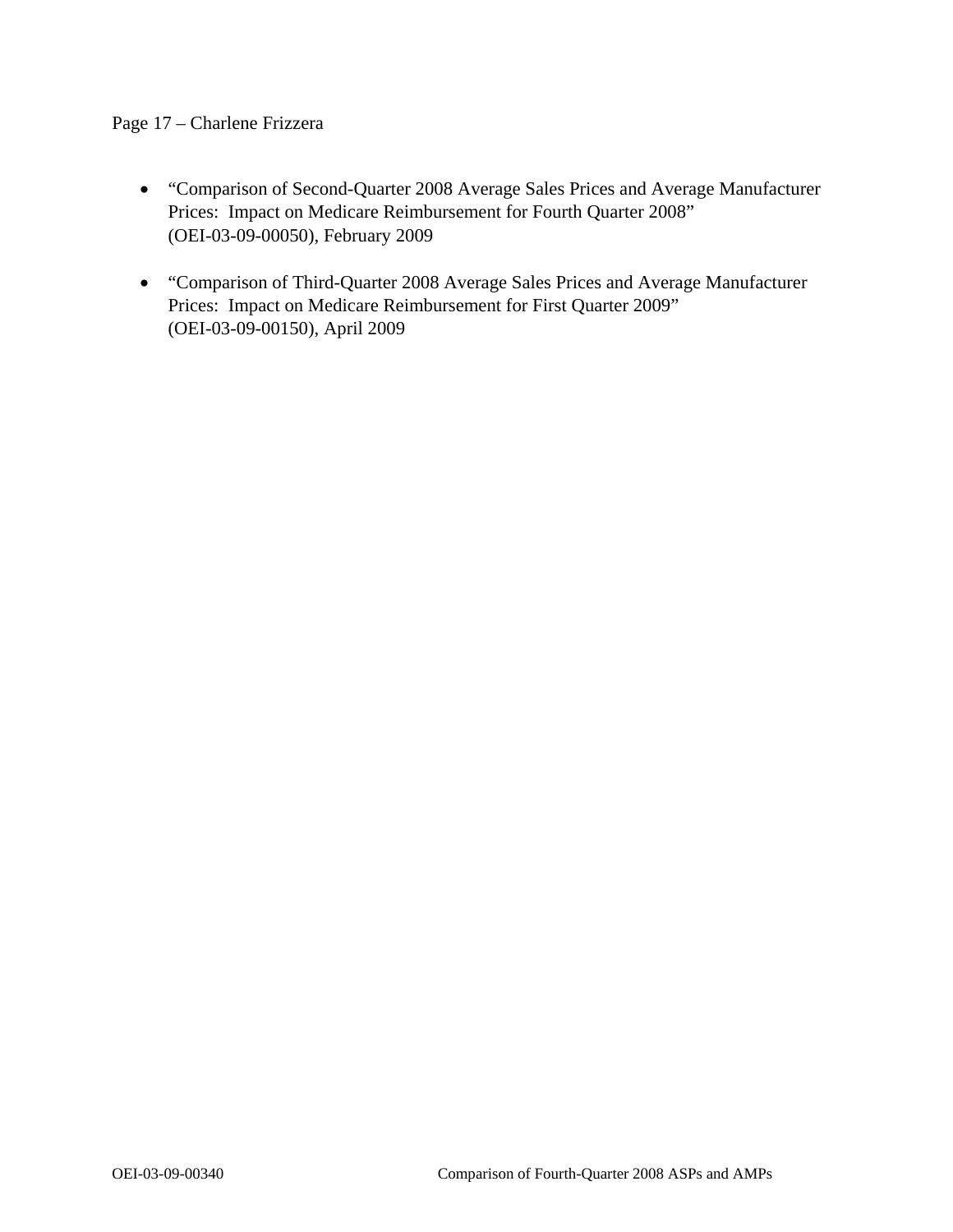# **APPENDIX C**

## **Detailed Methodology for Converting and Volume-Weighting Average Manufacturer Prices for the Fourth Quarter of 2008**

Healthcare Common Procedure Coding System codes with complete average manufacturer price data. Of the 525 Healthcare Common Procedure Coding System (HCPCS) codes with reimbursement amounts based on average sales prices (ASP), 366 had average manufacturer prices (AMP) for every national drug code (NDC) that the Centers for Medicare & Medicaid Services (CMS) used to calculate volume-weighted ASPs. These 366 HCPCS codes represented 1,715 NDCs. For 11 NDCs, we could not successfully identify the amount of the drug reflected by the ASP and therefore could not calculate a converted AMP. These 11 NDCs were crosswalked to seven HCPCS codes. We did not include these seven HCPCS codes (58 NDCs) in our final analysis.

Using the converted AMPs for the remaining 1,657 NDCs, we then calculated a volumeweighted AMP for each of the remaining 359 HCPCS codes consistent with the revised methodology for calculating volume-weighted ASPs.

HCPCS codes with partial AMP data. There were 94 HCPCS codes with AMP data for only some of the NDCs that CMS used in its calculation of volume-weighted ASPs. These 94 HCPCS codes represented a total of 1,365 NDCs. AMP data were either missing or unavailable for 498 of these NDCs, which were then excluded from our calculation of volume-weighted  $AMPs.<sup>33</sup>$  $AMPs.<sup>33</sup>$  $AMPs.<sup>33</sup>$ 

We calculated converted AMPs for each of the remaining 867 NDCs. For 14 of the 867 NDCs, we could not successfully identify the amount of the drug reflected by the ASP and therefore could not calculate a converted AMP. We removed these 14 NDCs from our analysis.<sup>[34](#page-17-1)</sup> As a result, one HCPCS code no longer had any NDCs with AMP data. Therefore, this HCPCS code was removed from our analysis.

Using the converted AMPs for the remaining 853 NDCs, we then calculated a volume-weighted AMP for each of the remaining 93 HCPCS codes consistent with the revised methodology for calculating volume-weighted ASPs.

<span id="page-17-0"></span><sup>&</sup>lt;sup>33</sup> Although AMP data for these 498 NDCs were excluded from our calculation of volume-weighted AMPs, the corresponding ASPs were not excluded from the volume-weighted ASPs as determined by CMS. Volume-weighted ASPs remained the same, regardless of the availability of AMP data.

<span id="page-17-1"></span><sup>&</sup>lt;sup>34</sup> Although we removed NDCs with problematic AMP conversions, we did not remove the corresponding HCPCS codes, provided that other NDCs for those drug codes had usable AMP data. This differs from our analysis of HCPCS codes with complete AMP data, in which we removed not only the NDCs with problematic AMP conversions, but also the corresponding HCPCS codes.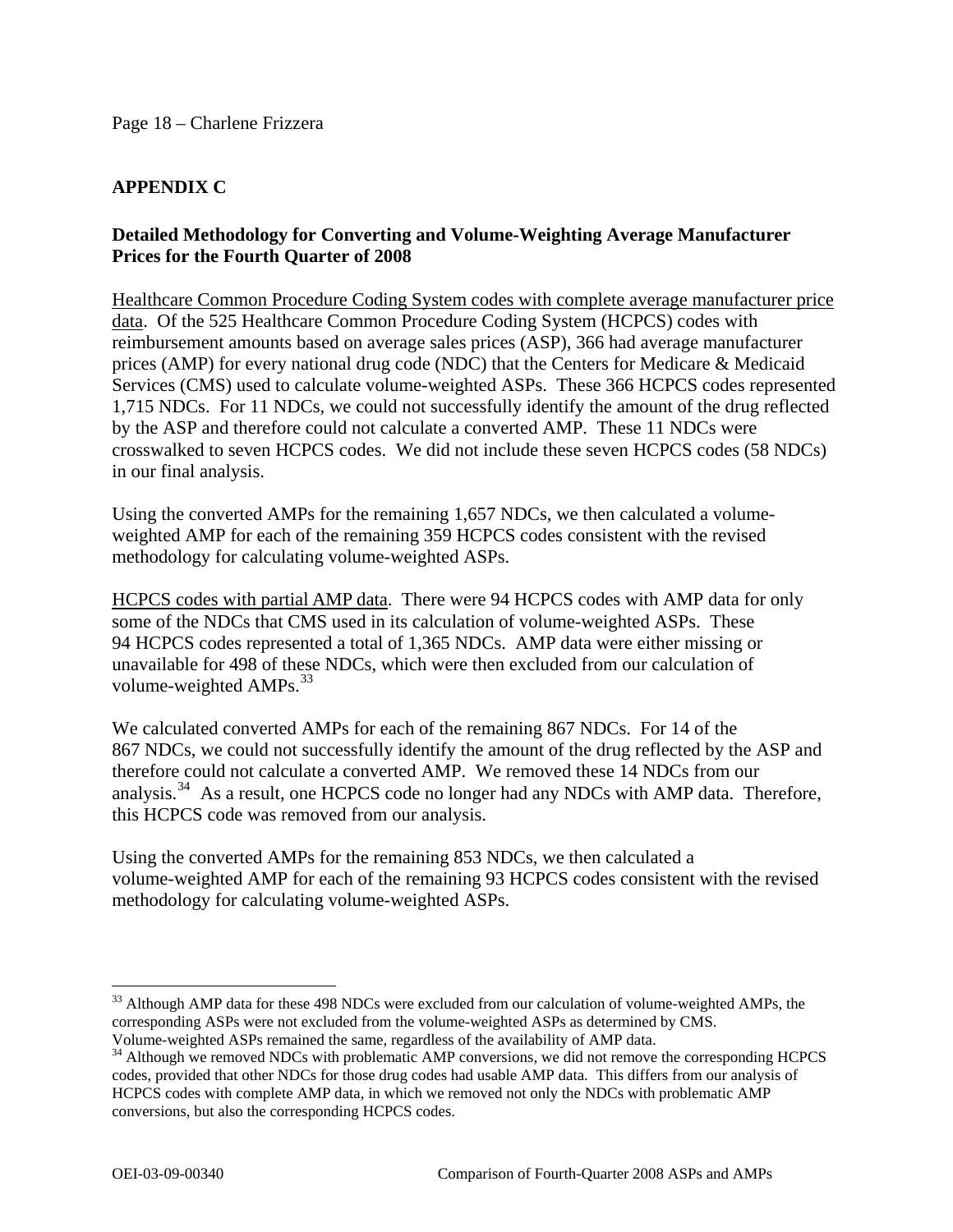Page 19 – Charlene Frizzera

HCPCS codes with no AMP data. For 65 HCPCS codes, there were no AMP data for any of the NDCs that CMS used in its calculation of volume-weighted ASPs. These 65 HCPCS codes represented 209 NDCs.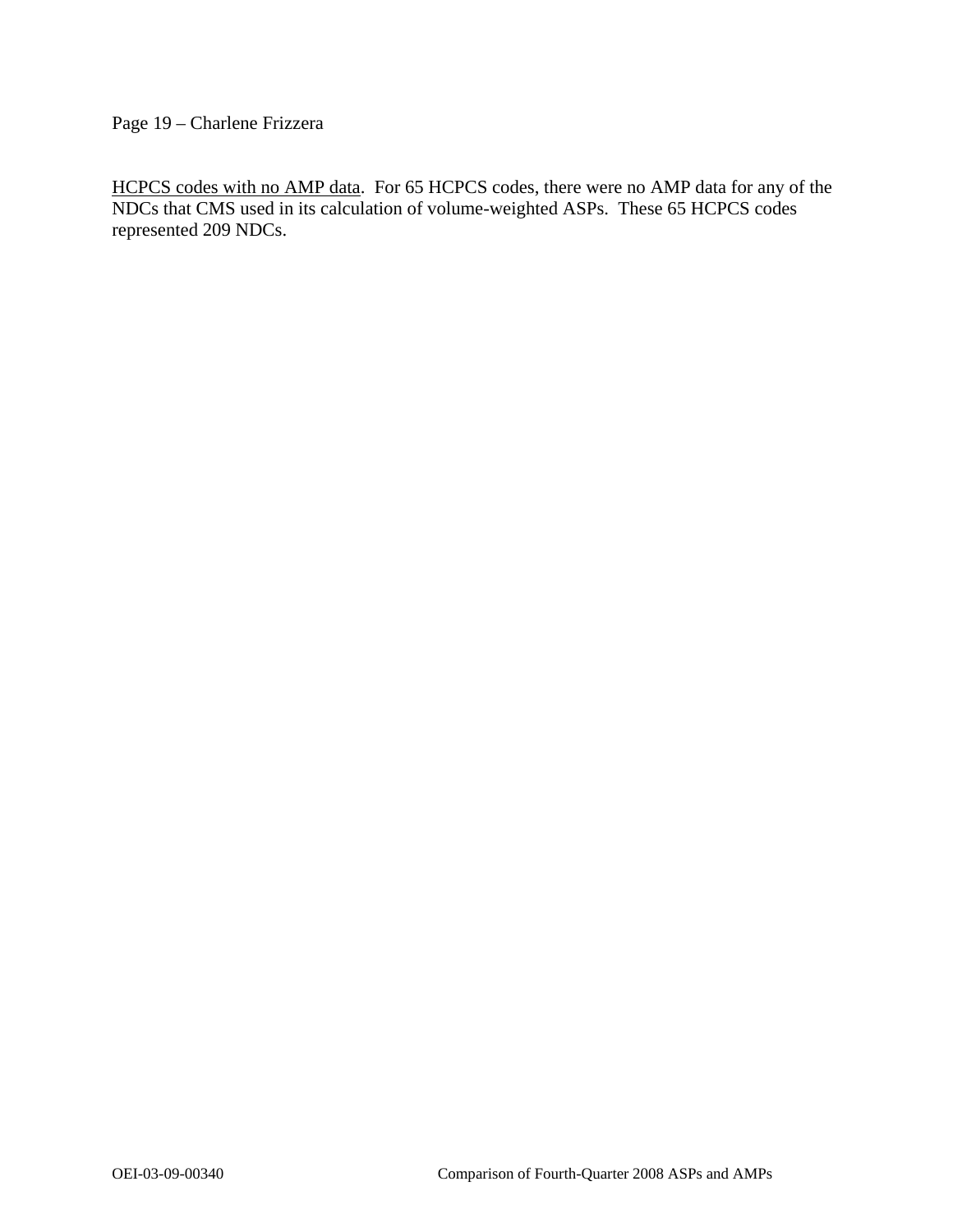## Page 20 – Charlene Frizzera

## **APPENDIX D**

## **Fourteen Drug Codes With Complete Average Manufacturer Price Data That Met the 5-Percent Threshold in the Fourth Quarter of 2008**

| <b>Drug</b> |                                 |                         |
|-------------|---------------------------------|-------------------------|
| Code        | <b>Short Description</b>        | <b>Drug Code Dosage</b> |
| J0475       | Baclofen injection              | 10 <sub>mg</sub>        |
| J1364       | Erythro lactobionate            | 500 mg                  |
| J2597       | Desmopressin acetate injection  | 1 mcg                   |
| J2690       | Procainamide HCI injection      | 1 <sub>g</sub>          |
| J2760       | Phentolaine mesylate injection  | 5 mg                    |
| J2765       | Metoclopramide HCI injection    | 10 mg                   |
| J2792       | Rho(D) immune globulin          | 100 units               |
| J2820       | Sargramostim injection          | 50 mcg                  |
| J7501       | Azathioprine, parenteral        | 100 mg                  |
| J8515       | Cabergoline, oral               | $0.25$ mg               |
| J9185       | Fludarabine phosphate injection | 50 mg                   |
| J9225       | Histrelin implant               | 50 mg                   |
| J9340       | Thiotepa injection              | 15 <sub>mg</sub>        |
| Q0169       | Promethazine HCI, oral          | $12.5 \text{ mg}$       |

Source: Office of Inspector General analysis of fourth-quarter 2008 average sales price and average manufacturer price data, 2009.